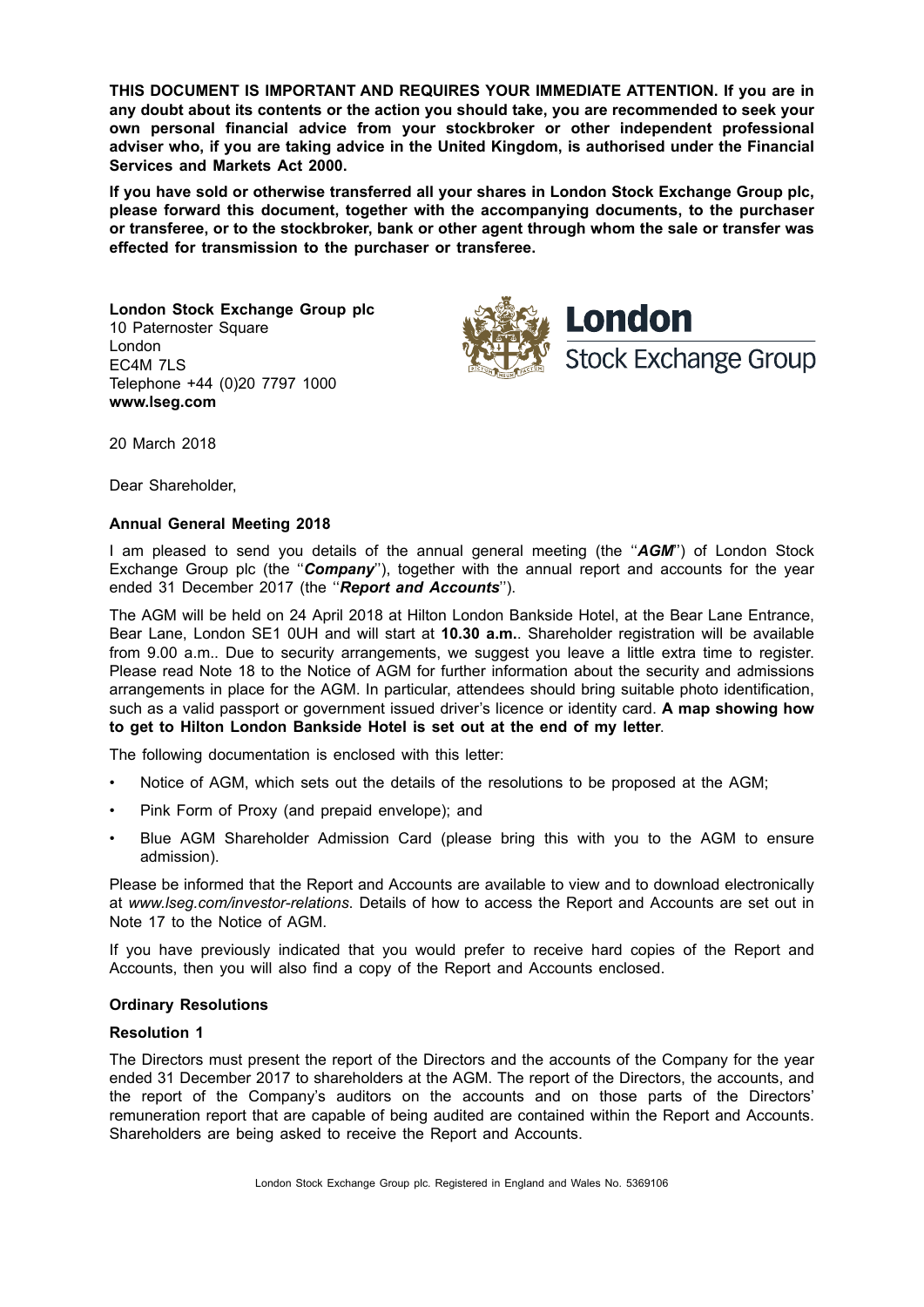## **Resolution 2**

A final dividend can only be paid after the shareholders at a general meeting have approved it. Shareholders are being asked to approve a final dividend of 37.2 pence per ordinary share in respect of the year ended 31 December 2017. If you approve the recommended final dividend, it will be paid on 30 May 2018 to all shareholders on the register of shareholders at the close of business on the record date, which will be 4 May 2018.

### **Resolution 3**

This Resolution seeks to approve the Annual Report on Remuneration, which may be found on pages 72 to 94 of the Report and Accounts and which gives details of your Directors' remuneration for the year ended 31 December 2017 and the annual statement of the Chairman of the Remuneration Committee, which may be found on pages 72 to 74 of the Report and Accounts, in each case in accordance with section 439 of the Companies Act 2006.

### **Resolutions 4 - 14**

In line with the UK Corporate Governance Code, all of the Directors of the Company will retire and the following will be proposed for re-election at the AGM: Jacques Aigrain, Donald Brydon CBE, Paul Heiden, Professor Lex Hoogduin, Raffaele Jerusalmi, David Nish, Stephen O'Connor, Mary Schapiro, Andrea Sironi and David Warren. Resolutions 4 to 13 seek your approval to re-elect these individuals as Directors of the Company.

Val Rahmani has been appointed as a Director since last year's annual general meeting. Resolution 14 proposes the election of Mrs Rahmani as a Director as required by the Company's Articles of Association.

All of the Directors offering themselves for election or re-election have wide business knowledge and bring valuable skills and experience to the Board. Following a formal performance evaluation, the Board considers that each of these Directors continues to be effective and to demonstrate commitment to the role, including commitment of time for Board and Committee meetings and any other duties.

The Board is content that each of the Non-Executive Directors offering themselves for election or re-election is independent in character and there are no relationships or circumstances which are likely to affect their character or judgement. Biographies of the Directors seeking election or re-election are set out in Appendix 1 to this document.

### **Resolution 15**

The auditors of a company must be re-appointed at each general meeting at which accounts are laid.

This Resolution seeks your approval to re-appoint Ernst & Young LLP as auditors of the Company, to hold office until the conclusion of the next general meeting of the Company at which accounts are laid.

An assessment of the effectiveness, independence and objectivity of the auditors has been undertaken by the Audit Committee which has recommended to the Board that Ernst & Young LLP be re-appointed as auditors of the Company.

### **Resolution 16**

Shareholders are being asked to authorise the Directors to determine Ernst & Young LLP's remuneration as auditors.

### **Resolution 17**

The Directors may only allot shares or grant rights to subscribe for, or convert any security into, shares if authorised to do so by shareholders. The authority conferred on the Directors at last year's annual general meeting under section 551 of the Companies Act 2006 to allot shares or grant rights to subscribe for, or convert any security into, shares in the share capital of the Company expires on the date of the AGM. Paragraph (a)(i)(A) of this Resolution will, if passed, authorise the Directors to allot the Company's shares or grant rights to subscribe for, or convert any security into, shares in the Company up to a maximum nominal amount of £7,996,448. This amount represents 33.3 per cent. of the Company's existing issued ordinary share capital (excluding treasury shares) as at 15 March 2018, being the latest practicable date prior to publication of the Notice of AGM. Paragraph (a)(i)(B) of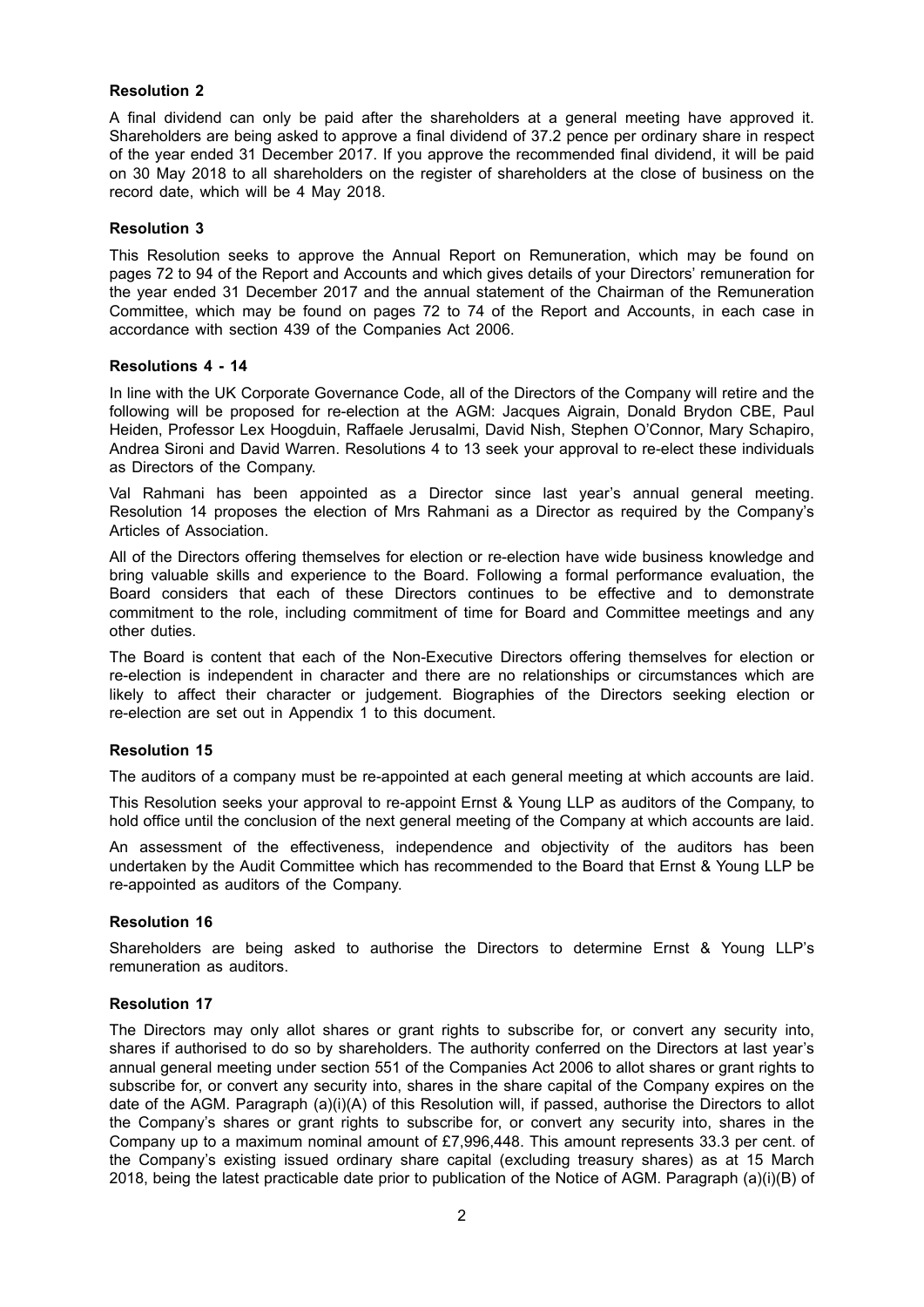this Resolution authorises the Directors to allot, including the shares referred to in paragraph (a)(i)(A) of this Resolution, further of the Company's unissued shares up to an aggregate nominal amount of £15,992,897 (representing 66.6 per cent. of the Company's existing issued ordinary share capital (excluding treasury shares) as at 15 March 2018, being the latest practicable date prior to publication of the Notice of AGM) in connection with a pre-emptive offer to existing shareholders by way of a rights issue (with exclusions to deal with fractional entitlements to shares and overseas shareholders to whom the rights issue cannot be made due to legal and practical problems). This is in accordance with the most recent institutional guidelines published by the Investment Association.

This authority will expire (unless previously unconditionally renewed, varied or revoked) on the conclusion of the annual general meeting of the Company next year. The Board has no current intention to exercise this authority. It is noted that all Directors will, consistent with the Company's current practice, be submitted for re-election at the 2019 annual general meeting irrespective of whether the above authority is used.

As at the date of the Notice of AGM, the Company held 3,794,585 shares in treasury. This amount represents 1.09 per cent. of the Company's existing issued ordinary share capital (excluding treasury shares) as at 15 March 2018, being the latest practicable date prior to publication of the Notice of AGM.

## **Resolution 18**

This Resolution seeks to grant the authority for the Company and its subsidiaries to make political donations to political parties and independent election candidates, to other political organisations and to incur political expenditure.

It is not the policy of the Company to make political donations of this type and the Directors have no intention of changing that policy or of using the authority for this purpose. However, as a result of the wide definitions in the Companies Act 2006 of matters constituting political donations, normal expenditure (such as expenditure on organisations concerned with matters of public policy, law reform and representation of the business community) and business activities (such as communicating with the government and political parties at local, national and European level on matters vital to the Company's business interests) might be construed as political expenditure or as a donation to a political party, an independent election candidate or other political organisation and fall within the restrictions of the Companies Act 2006.

This Resolution does not purport to authorise any particular donation or expenditure but is expressed in general terms as required by the Companies Act 2006 and is intended to avoid inadvertent infringement of the statute by the Company. The Directors do not intend to use this authority to make political donations within the normal meaning of that expression. If passed, this Resolution would allow the Company and its subsidiaries to make donations to political parties, independent election candidates and other political organisations and to incur political expenditure (as defined in the Companies Act 2006) in accordance with the terms of this Resolution (which include an aggregate limit on such donations and expenditure made or incurred by the Company and its subsidiaries of £100,000 (or the equivalent amount in any other currency)). This Resolution has effect for the period commencing on the date of this Resolution and ending on the conclusion of the Company's next annual general meeting. Any political donation made or political expenditure incurred which is in excess of £2,000 will be disclosed in the Company's annual report and accounts for the year ended 31 December 2018, as required by the Companies Act 2006.

## **Resolution 19**

Authority is sought to approve the adoption of the London Stock Exchange Group International Sharesave Plan 2018 (the "*ISP*") to replace the previous international sharesave plan operated by the Company for which the shareholder authority previously granted will expire on 8 July 2018. The ISP will allow the Company to grant options to acquire ordinary shares in the Company and broadly reflects the terms of the UK SAYE option scheme (approved by shareholders on 20 July 2011). The principal terms of the ISP are summarised at Appendix 2 on pages 22 to 24 of this Notice of AGM.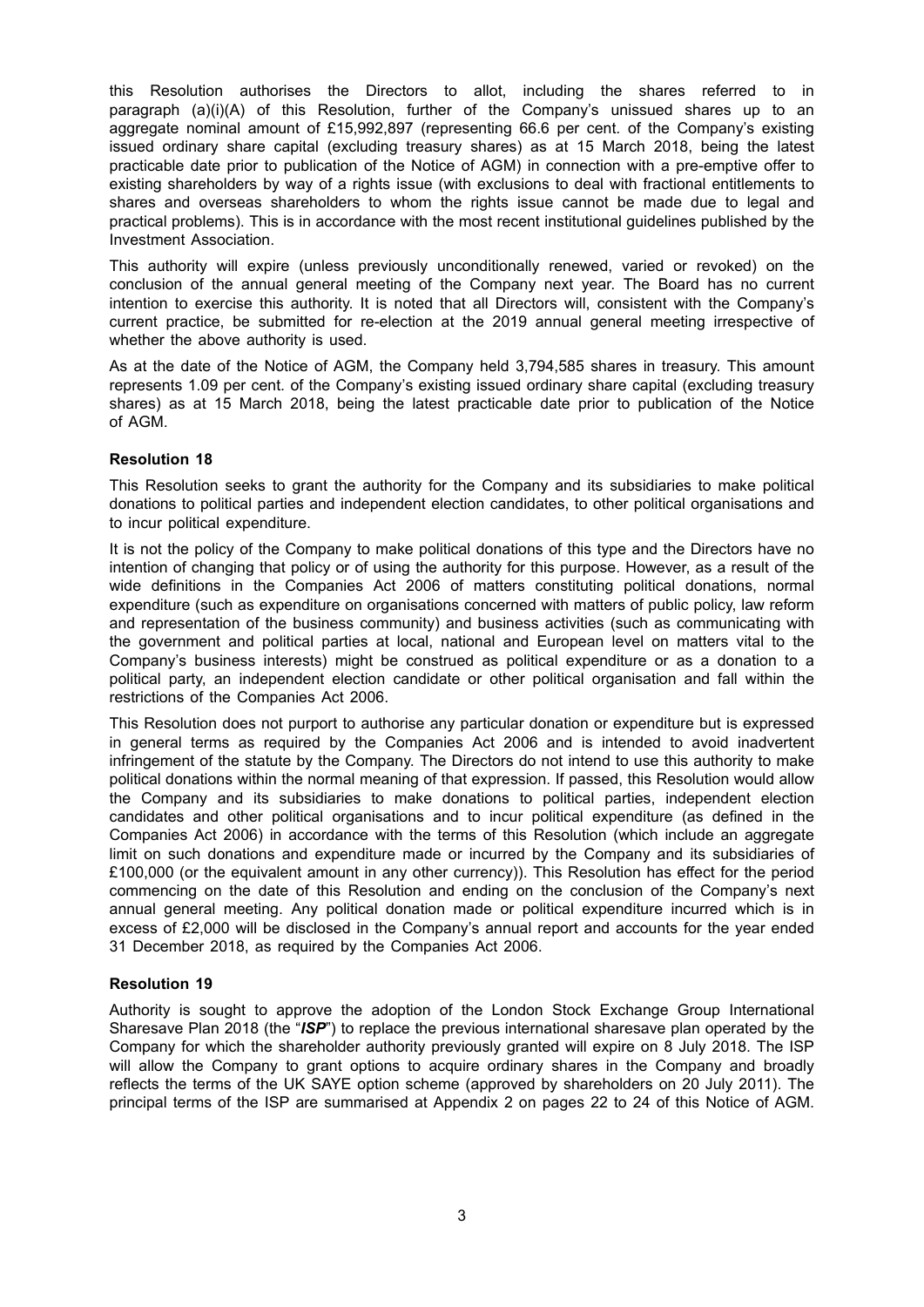## **Resolution 20**

Shareholders are asked to approve a new London Stock Exchange Group Restricted Share Award Plan 2018 (the *RSAP*), to replace the existing plan which was adopted by the Board of directors of the Company on 22 May 2008, for a period of 10 years. The RSAP is intended primarily to replicate deferred compensation forfeited at previous employers and/or to facilitate the retention of key talent during acquisitions. Awards may be made subject to the satisfaction of performance conditions. Directors will be eligible to participate in the RSAP but it is not intended that awards will be granted to executive directors under the RSAP save in circumstances where an award is granted to replace any deferred compensation which an executive director has forfeited by virtue of his or her recruitment by the Company. Any such awards would be consistent with the shareholder approved remuneration policy and be fully disclosed. A summary of the principal provisions of the RSAP is set out in Appendix 2 on pages 25 to 27 of this Notice of AGM.

## **Resolution 21**

Authority is sought to approve the adoption of the London Stock Exchange Group Share Incentive Plan 2018 (SIP). The SIP, which is a HMRC tax-favoured plan, will allow the Company to make awards over shares in the Company to UK employees. The SIP has been self-certified as meeting the requirements of Schedule 2 to the Income Tax (Earnings and Pensions) Act 2003. The principal terms of the SIP are summarised at Appendix 2 on pages 28 to 30 of this Notice of AGM.

### **Resolution 22**

Authority is sought to approve the adoption of the London Stock Exchange Group International Share Incentive Plan 2018 (*International SIP*). The International SIP, which is intended to reflect the principles of the SIP, will allow the Company to make awards over shares in the Company to employees who are not employed in the UK. The International SIP may not be a tax-favoured plan in the countries where it is operated. The principal terms of the International SIP are summarised at Appendix 2 on pages 31 to 32 of this Notice of AGM.

### **Special Resolutions**

### **Resolutions 23 and 24**

Resolution 23 seeks to replace the authority conferred on the Directors at last year's annual general meeting to allot ordinary shares, or grant rights to subscribe for, or convert securities into, ordinary shares, or sell treasury shares for cash (other than pursuant to an employee share scheme) without application of the pre-emption rights pursuant to section 561 of the Companies Act 2006. Apart from rights issues or any other pre-emptive offer concerning equity securities, the authority contained in Resolution 23 will be limited to the issue of shares for cash (which includes the sale on a non-pre-emptive basis of any shares held in treasury) up to an aggregate nominal value of £1,199,467, which represents approximately 5 per cent. of the Company's issued share capital as at 15 March 2018, being the latest practicable date prior to the publication of the Notice of AGM.

The Directors intend to adhere to the provisions in the Pre-emption Group's Statement of Principles as updated in March 2015, and not allot shares for cash on a non-pre-emptive basis pursuant to the authority in Resolution 17 in excess of an amount equal to 7.5 per cent. of the total issued ordinary share capital of the Company excluding treasury shares within a rolling three-year period, without prior consultation with shareholders, other than in connection with the authority conferred by Resolution 24 (if passed).

If given, this authority will expire (unless previously unconditionally renewed, varied or revoked) on the conclusion of the annual general meeting of the Company next year or, if earlier, 15 months from the date of Resolution 23.

The authority that Resolution 24 would confer is in addition to the authority conferred by Resolution 23. It is limited to the issue of shares for cash (which includes the sale on a non-pre-emptive basis of any shares held in treasury) up to an aggregate nominal value of £1,199,467, which represents approximately a further 5 per cent. of the Company's issued share capital as at 15 March 2018, being the latest practicable date prior to the publication of the Notice of AGM. This further authority may only be used for an issue of shares for cash for the purposes of financing (or refinancing, if the authority is used within six months of the original transaction) a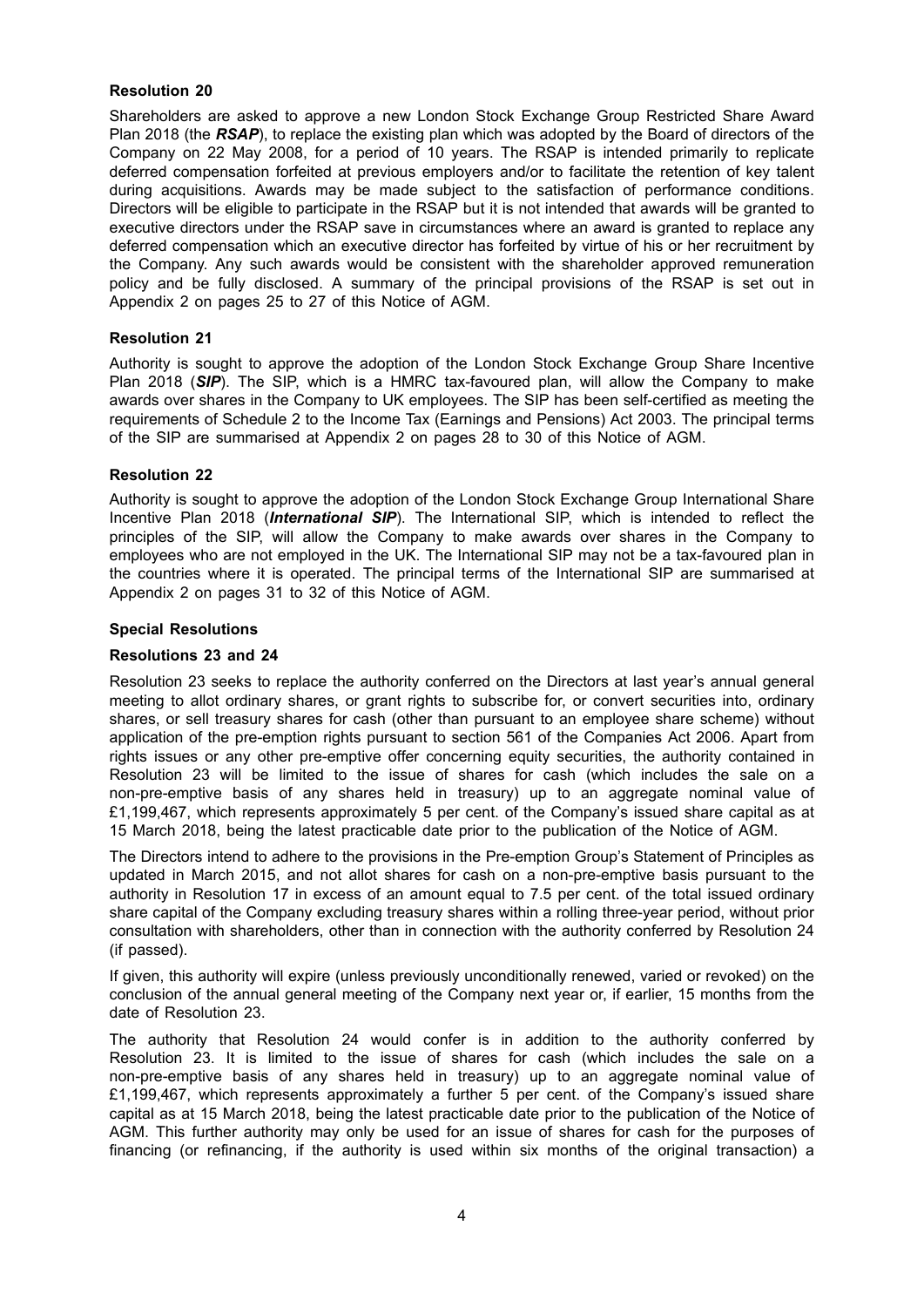transaction which the directors determine to be an acquisition or other capital investment of a kind contemplated by the Pre-emption Group's Statement of Principles as updated in March 2015.

If given, this authority will expire (unless previously unconditionally renewed, varied or revoked) on the conclusion of the annual general meeting of the Company next year or, if earlier, 15 months from the date of Resolution 24.

The Directors have no present intention of exercising either the authority under Resolution 23 or the authority under Resolution 24 and the Company intends to renew each of these authorities annually.

A sale of treasury shares will be treated as an issue of shares for the purposes of these Resolutions.

As at the date of the Notice of AGM, the Company held 3,794,585 shares in treasury. This amount represents 1.09 per cent. of the Company's existing issued ordinary share capital (excluding treasury shares) as at 15 March 2018, being the latest practicable date prior to publication of the Notice of AGM.

### **Resolution 25**

This Resolution replaces the authority given at last year's annual general meeting for the Company to make market purchases of its own ordinary shares as permitted by the Companies Act 2006. The terms of the authority are set out in this Resolution. Approval of this Resolution would enable the Company to purchase up to a maximum of 34,673,675 ordinary shares of  $6^{79}/86$  pence each in the capital of the Company (representing 10 per cent. of the issued ordinary share capital (excluding treasury shares) of the Company as at 15 March 2018, being the latest practicable date prior to publication of the Notice of AGM). The price per ordinary share that the Company may pay is set at a minimum amount of the nominal value of each ordinary share and a maximum amount of the higher of: (i) 105 per cent. of the average of the previous five business days' middle market prices as derived from the Daily Official List of the London Stock Exchange; and (ii) the higher of the price of the last independent trade of an ordinary share and the highest current independent bid for an ordinary share on the trading venue where the purchase is carried out.

The Directors continually assess the Company's capital management position in accordance with its capital management framework. In certain circumstances, it may be advantageous for the Company to purchase its own shares. The Directors consider it to be desirable for the general authority to be available to provide flexibility in the management of the Company's capital resources. The Directors will only exercise the authority if the Directors believe that such exercise would in their opinion result in an increase in earnings per share and would be likely to promote the success of the Company for the benefit of its shareholders as a whole.

Any ordinary shares purchased pursuant to the authority conferred by this Resolution may be cancelled or held by the Company as treasury shares, within the limits allowed by law. Such treasury shares may subsequently be cancelled, sold for cash or used to satisfy options issued to employees pursuant to the Company's employee share schemes or otherwise disposed of by the Directors in accordance with the requirements of the relevant legislation and the authority relating to rights of pre-emption granted by the shareholders in general meeting.

This authority will expire (unless previously unconditionally renewed, varied or revoked) on the conclusion of the annual general meeting of the Company next year or, if earlier, 18 months from the date of this Resolution.

During the year ended 31 December 2017, the Company purchased 5,552,359 of its own ordinary shares for an aggregate consideration of approximately £199m (excluding costs), and average price per share (excluding costs) of approximately £35.84.

The total number of ordinary shares which may be issued on the exercise of outstanding options as at 15 March 2018, being the latest practicable date prior to publication of the Notice of AGM, is 6,278,199 which represents 1.81 per cent. of the issued ordinary share capital of the Company (excluding treasury shares) as at that date. If the Company were to purchase shares up to the maximum permitted by this Resolution the proportion of ordinary shares subject to outstanding options would represent 2.01 per cent. of the issued ordinary share capital (excluding treasury shares) as at 15 March 2018, being the latest practicable date prior to publication of the Notice of AGM. There are no warrants outstanding.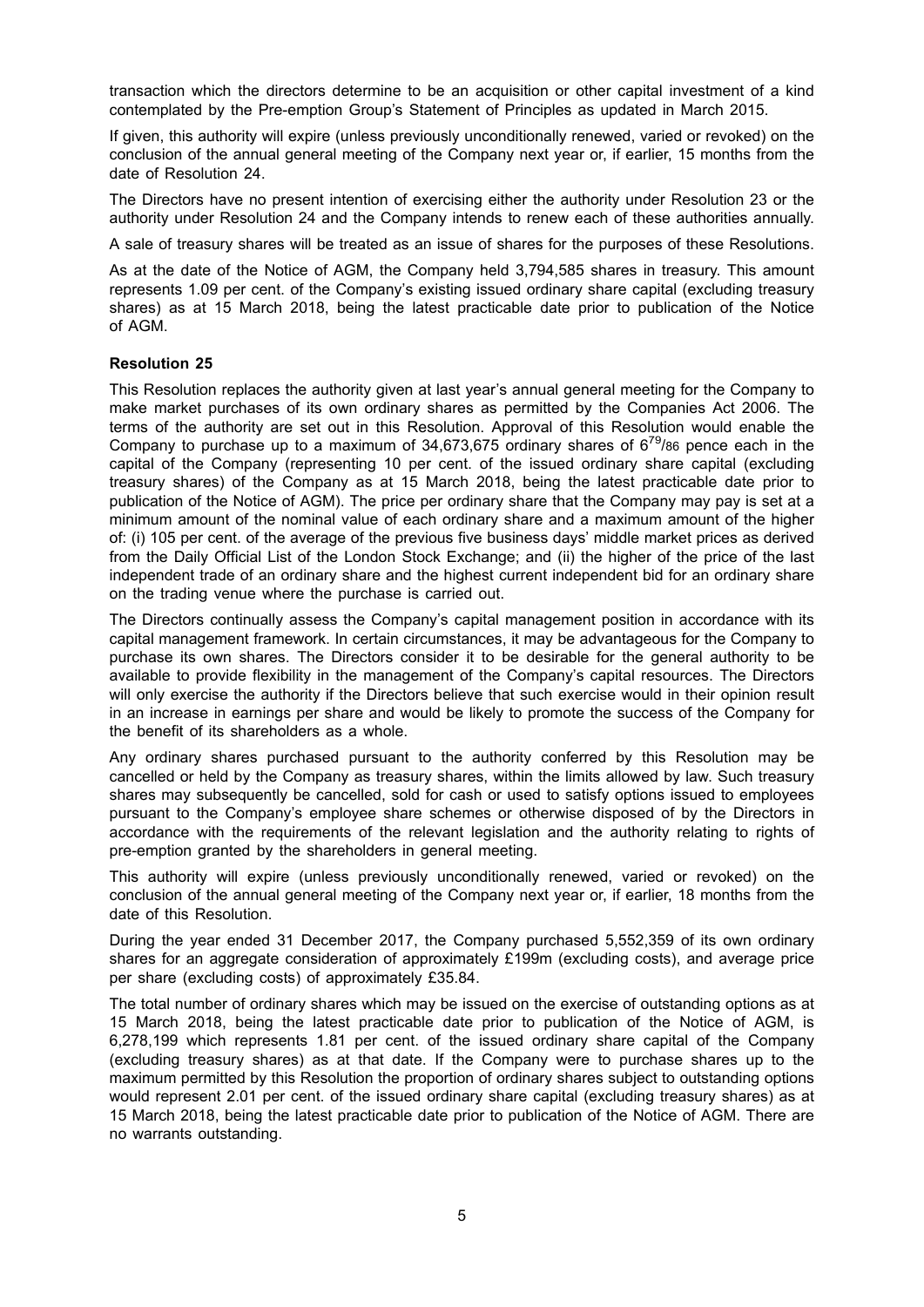### **Resolution 26**

This Resolution renews the authority given at last year's annual general meeting for the Company to call general meetings (other than annual general meetings) on 14 clear days' notice. This Resolution is required pursuant to the Companies (Shareholders' Rights) Regulations 2009 which increase the notice period for general meetings of the Company to 21 days, unless shareholders approve the calling of meetings (other than an annual general meeting) on 14 days' notice by an annual special resolution. It is intended that the shorter notice period would not be used as a matter of routine for such meetings, but only where the flexibility is merited by the business of the meeting and is thought to be in the interests of shareholders as a whole. The Company is also required to meet any applicable requirements for electronic voting under the Companies (Shareholders' Rights) Regulations 2009 before it can call a general meeting on 14 days' notice. The approval granted by this Resolution will be effective until the Company's next annual general meeting, when it is intended that a similar resolution will be proposed.

### **What to do next**

I would ask you to complete the pink Form of Proxy, and return it in the prepaid envelope provided (no postage is required if posted within the UK) to the Company's Registrars, Equiniti, at Aspect House, Spencer Road, Lancing, West Sussex BN99 6DA so as to arrive as soon as possible but in any event not later than 10.30 a.m. on 21 April 2018. Alternatively if you would prefer to appoint a proxy or proxies electronically, you may do so via the website run by Equiniti at *www.sharevote.co.uk* using the Voting ID, Task ID and Shareholder Reference Number provided on the pink Form of Proxy or, if you are a CREST member, by following the procedure explained in paragraph 7 of the Notes to the Notice of AGM. This will not prevent you from also attending the AGM and voting in person. Further details relating to voting by proxy are set out in the Notes to the Notice of AGM on pages 13 to 15 of this document.

### **Shareholder Helpline**

If you have any questions relating to the enclosed documents, please call the Company's Registrars, Equiniti, on 0371 384 2544. Lines are open from 8.30 a.m. to 5.30 p.m., Monday to Friday. If calling from overseas, please call the following number instead: +44 121 415 7047. The helpline cannot give any financial, legal or tax advice.

## **Documents available for inspection**

The following documents are available for inspection at the registered office of the Company and at the offices of Freshfields Bruckhaus Deringer LLP, 65 Fleet Street, London EC4Y 1HS during usual business hours on any weekday (public holidays excepted) from the date of the Notice of AGM until the conclusion of the AGM and will also be available for inspection at the AGM venue from at least 15 minutes before the AGM until it ends:

- a copy of the Company's memorandum of association and articles of association;
- copies of the service contracts or letters of appointment of the Directors of the Company;
- the Report and Accounts; and
- copies of the draft rules of the New Share Plans summarised in Appendix 2.

### **Recommendation**

**The Directors believe that all the proposed Resolutions to be considered at the AGM are in the best interests of the Company and its shareholders as a whole. Accordingly, the Directors unanimously recommend that you vote in favour of the Resolutions, as they intend to do in respect of their own beneficial holdings, totalling 121,391 ordinary shares and representing 0.04 per cent. of the issued ordinary share capital (excluding treasury shares) of the Company as at 15 March 2018, being the latest practicable date prior to publication of the Notice of AGM.**

Yours sincerely

Sonald Engdom

**Donald Brydon CBE** *Chairman*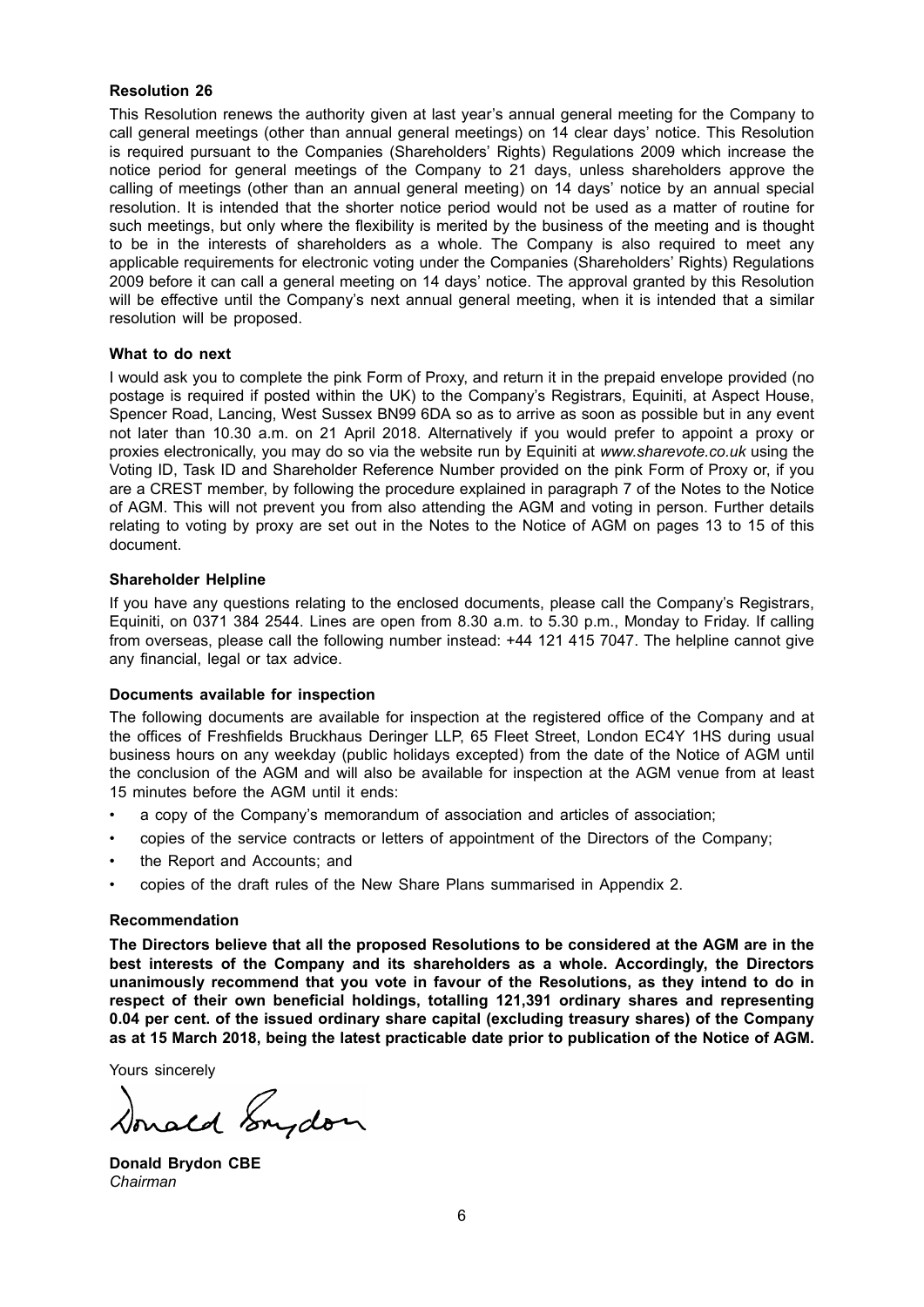### **Directions to Hilton London Bankside Hotel at the Bear Lane Entrance, Bear Lane, London SE1 0UH**



**5 minute walk from Southwark Station 10 minute walk from Blackfriars Station**

**The Bear Lane Entrance is located on the opposite side to the hotel's main entrance**

**Nearest car parks: 1. Union Car Parks (Great Suffolk Street) 2. Southwark Street (53 Southwark Street)**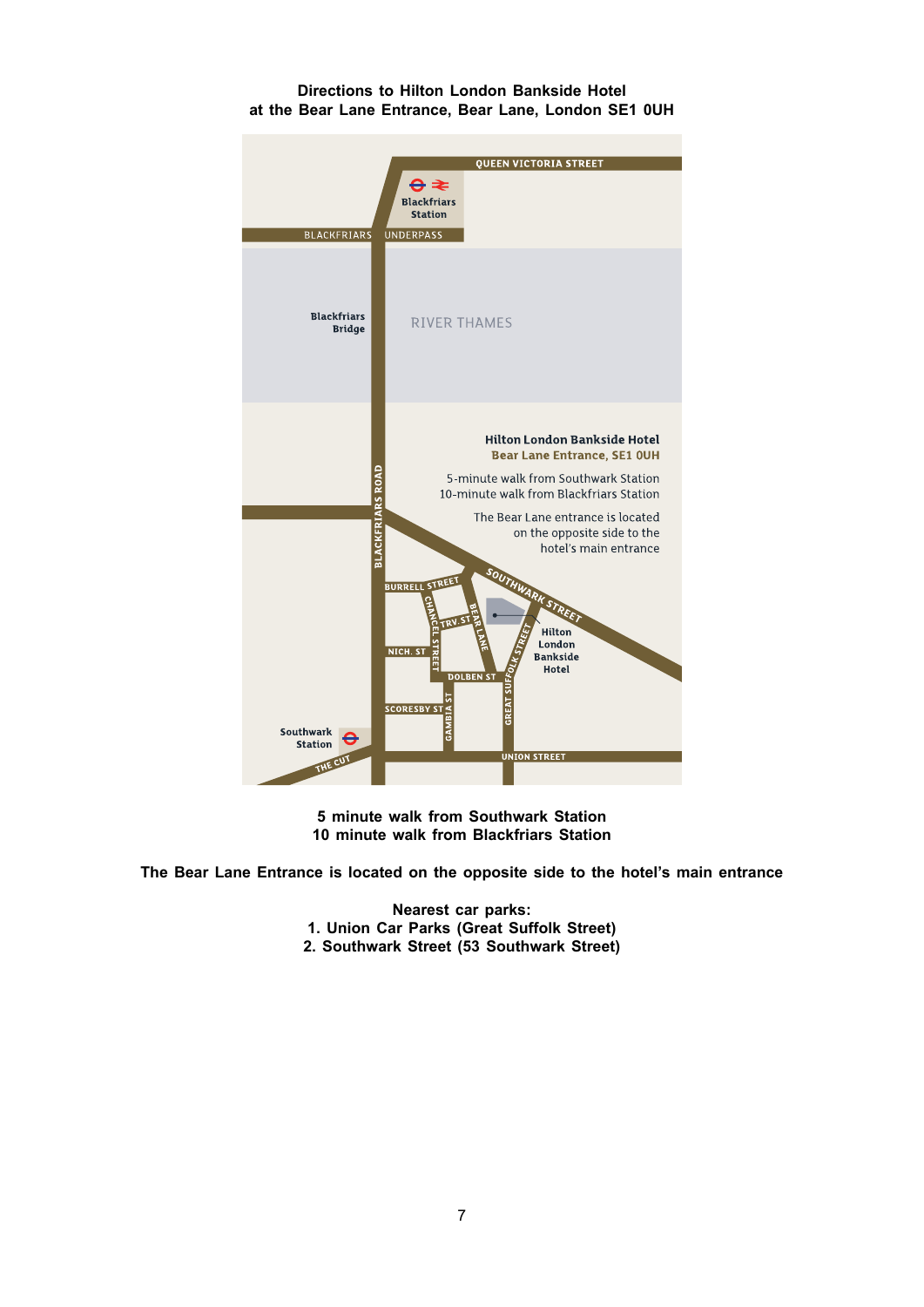NOTICE IS HEREBY GIVEN that the 2018 annual general meeting ("*AGM*") of London Stock Exchange Group plc (the "*Company*") will be held at Hilton London Bankside Hotel at the Bear Lane Entrance, Bear Lane, London SE1 0UH, on 24 April 2018 at 10.30 a.m. to transact the following business:

### **Ordinary Resolutions**

### **RESOLUTION 1**

To receive the accounts of the Company for the year ended 31 December 2017 and the reports of the Directors and the auditors thereon.

### **RESOLUTION 2**

To declare the final dividend for the year ended 31 December 2017 of 37.2 pence per ordinary share in the capital of the Company.

### **RESOLUTION 3**

To approve the Annual Report on Remuneration and the annual statement of the Chairman of the Remuneration Committee contained in the Company's Annual Report and Accounts for the year ended 31 December 2017, set out on pages 72 to 94 and 72 to 74 of the Report and Accounts, in accordance with section 439 of the Companies Act 2006.

## **RESOLUTION 4**

To re-elect Jacques Aigrain as a Director of the Company who retires and, being eligible, offers himself for re-election.

### **RESOLUTION 5**

To re-elect Donald Brydon CBE as a Director of the Company who retires and, being eligible, offers himself for re-election.

### **RESOLUTION 6**

To re-elect Paul Heiden as a Director of the Company who retires and, being eligible, offers himself for re-election.

### **RESOLUTION 7**

To re-elect Professor Lex Hoogduin as a Director of the Company who retires and, being eligible, offers himself for re-election.

### **RESOLUTION 8**

To re-elect Raffaele Jerusalmi as a Director of the Company who retires and, being eligible, offers himself for re-election.

### **RESOLUTION 9**

To re-elect David Nish as a Director of the Company who retires and, being eligible, offers himself for re-election.

# **RESOLUTION 10**

To re-elect Stephen O'Connor as a Director of the Company who retires and, being eligible, offers himself for re-election.

## **RESOLUTION 11**

To re-elect Mary Schapiro as a Director of the Company who retires and, being eligible, offers herself for re-election.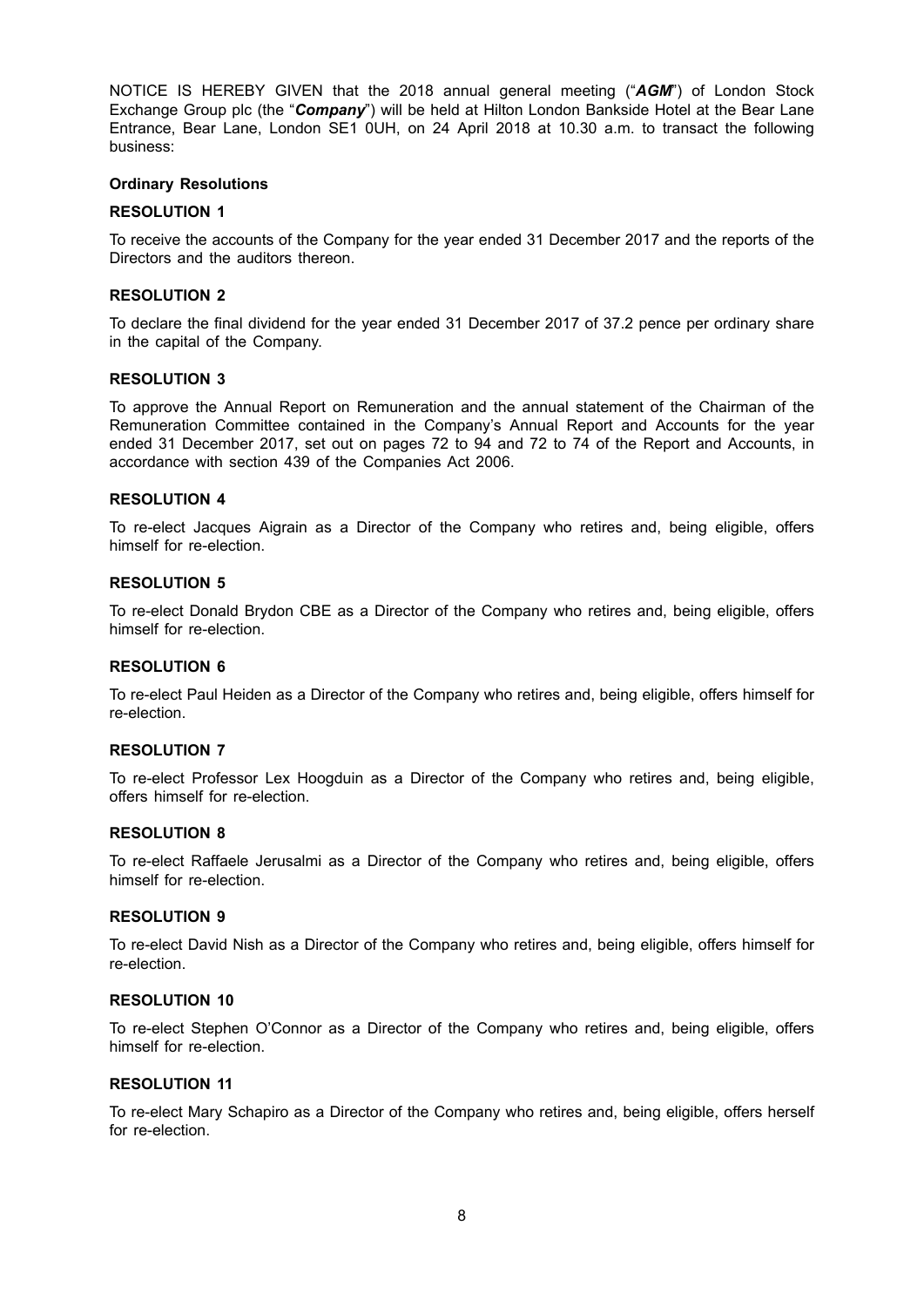## **RESOLUTION 12**

To re-elect Andrea Sironi as a Director of the Company who retires and, being eligible, offers himself for re-election.

### **RESOLUTION 13**

To re-elect David Warren as a Director of the Company who retires and, being eligible, offers himself for re-election.

### **RESOLUTION 14**

To elect Val Rahmani as a Director of the Company.

#### **RESOLUTION 15**

To re-appoint Ernst & Young LLP as auditors of the Company, to hold office until the conclusion of the next general meeting of the Company at which accounts are laid.

### **RESOLUTION 16**

To authorise the Directors to determine Ernst & Young LLP's remuneration as auditors of the Company.

### **RESOLUTION 17**

- (a) That the Directors be generally and unconditionally authorised pursuant to section 551 of the Companies Act 2006 to:
	- (i) allot shares in the Company, and to grant rights to subscribe for or to convert any security into shares in the Company:
		- (A) up to an aggregate nominal amount of £7,996,448; and
		- (B) comprising equity securities (as defined in the Companies Act 2006) up to an aggregate nominal amount of £15,992,897 (including within such limit any shares issued or rights granted under paragraph (A) above) in connection with an offer by way of a rights issue:
			- (I) to holders of ordinary shares in proportion (as nearly as may be practicable) to their existing holdings; and
			- (II) to people who are holders of other equity securities if this is required by the rights of those securities or, if the Directors consider it necessary, as permitted by the rights of those securities,

and so that the Directors may impose any limits or restrictions and make any arrangements which they consider necessary or appropriate to deal with treasury shares, fractional entitlements, record dates, legal, regulatory or practical problems in, or under the laws of, any territory or any other matter,

for a period expiring (unless previously unconditionally renewed, varied or revoked by the Company pursuant to a resolution approved in general meeting) at the end of the next annual general meeting of the Company after the date on which this Resolution is passed; and

- (ii) make an offer or agreement which would or might require shares to be allotted, or rights to subscribe for or convert any security into shares to be granted, after expiry of this authority and the Directors may allot shares and grant rights in pursuance of that offer or agreement as if this authority had not expired;
- (b) that subject to paragraph (c), all existing authorities given to the Directors pursuant to section 551 of the Companies Act 2006 be revoked by this Resolution; and
- (c) that paragraph (b) shall be without prejudice to the continuing authority of the Directors to allot shares, or grant rights to subscribe for or convert any security into shares, pursuant to an offer or agreement made by the Company before the expiry of the authority pursuant to which such offer or agreement was made.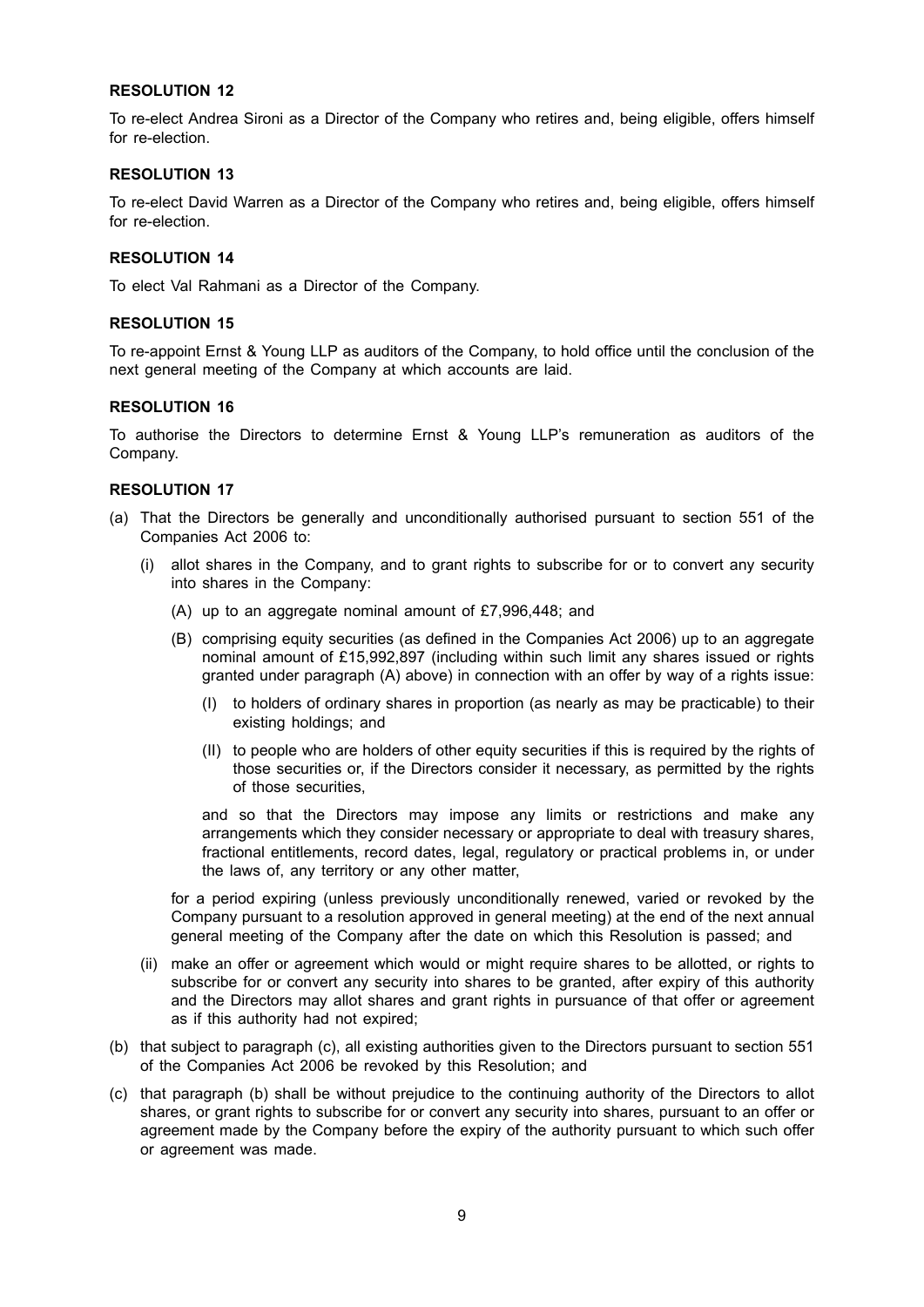# **RESOLUTION 18**

That the Company and any company which is or becomes a subsidiary of the Company during the period to which this Resolution relates be and are hereby generally authorised to:

- (a) make political donations to political parties and independent election candidates not exceeding £100,000 in total;
- (b) make political donations to political organisations other than political parties not exceeding £100,000 in total; and
- (c) incur political expenditure not exceeding £100,000 in total,

during the period commencing on the date of this Resolution and ending on the conclusion of the Company's next annual general meeting after the date on which this Resolution is passed, provided that in any event the aggregate amount of any such donations and expenditure made or incurred by the Company and its subsidiaries pursuant to this Resolution shall not exceed £100,000 (or the equivalent amount in any other currency, which shall be converted into Sterling at such rate as the Directors may in their absolute discretion determine to be appropriate).

Any terms used in this Resolution which are defined in Part 14 of the Companies Act 2006 shall bear the same meaning for the purposes of this Resolution.

### **RESOLUTION 19**

That:

- (a) the London Stock Exchange Group International Sharesave Plan 2018 (the "*ISP*"), the principal terms of which are summarised in Appendix 2 on pages 22 to 24 of the Notice of AGM and the rules of which are produced to the meeting initialled by the Chairman for the purpose of identification, be and is hereby approved and the Directors be and are hereby authorised to do all such acts and things as they may consider necessary or expedient to carry the ISP into effect; and
- (b) the Directors be authorised to establish such schedules to the ISP as they may consider necessary in relation to employees in jurisdictions that will not initially participate in the ISP, with such modifications as may be necessary to take account of local securities laws, exchange control and tax legislation, provided that any shares made available under such schedules be treated as counting towards the applicable dilution limits in the ISP.

## **RESOLUTION 20**

That the London Stock Exchange Group Restricted Share Award Plan 2018 (the "*RSAP*"), the principal terms of which are summarised in Appendix 2 on pages 25 to 27 of the Notice of AGM and the rules of which are produced to the meeting initialled by the Chairman for the purpose of identification, be and is hereby approved and the Directors be and are hereby authorised to do all such acts and things as they may consider necessary or expedient to carry the RSAP into effect.

### **RESOLUTION 21**

That the London Stock Exchange Group Share Incentive Plan 2018 (the "*SIP*"), the principal terms of which are summarised in Appendix 2 on pages 28 to 30 of the Notice of AGM and the rules of which are produced to the meeting initialled by the Chairman for the purpose of identification, be and is hereby approved and the Directors be and are hereby authorised to do all such acts and things as they may consider necessary or expedient to carry the SIP into effect, including any steps required in connection with the self-certification by the Company of the SIP as meeting the requirements of Schedule 2 to the Income Tax (Earnings and Pensions) Act 2003.

### **RESOLUTION 22**

That:

(a) the London Stock Exchange Group International Share Incentive Plan 2018 (the "*International* **SIP**"), the principal terms of which are summarised in Appendix 2 on pages 31 to 32 of the Notice of AGM and the rules of which are produced to the meeting initialled by the Chairman for the purpose of identification, be and is hereby approved and the Directors be and are hereby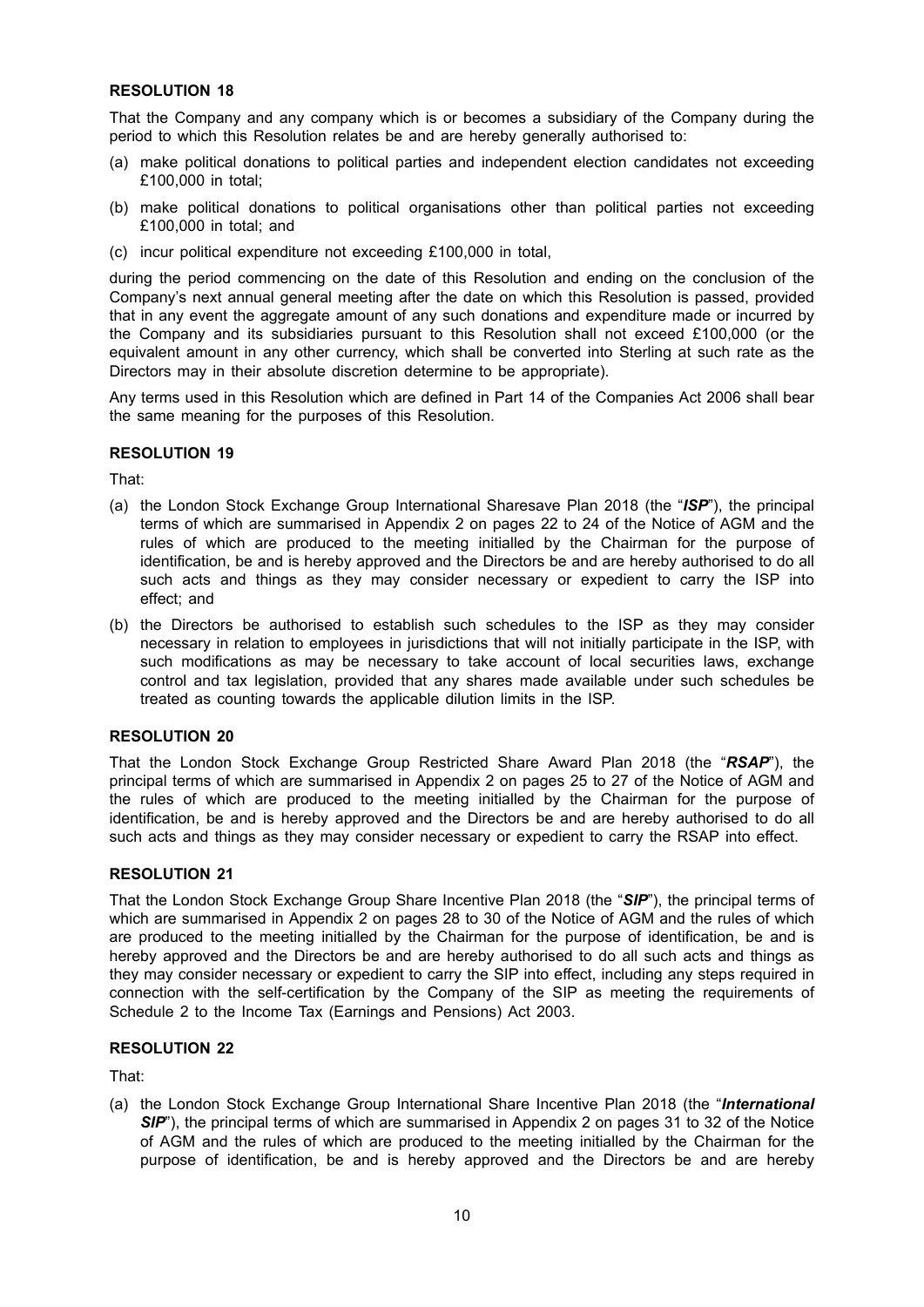authorised to do all such acts and things as they may consider necessary or expedient to carry the International SIP into effect; and

(b) the Directors be authorised to establish such schedules or sub-plans to the International SIP as are consistent with the purpose and principles of the International SIP and as the Directors may consider necessary in relation to employees in certain jurisdictions with such modifications as may be necessary to take account of local securities laws, exchange control and tax legislation, provided that any shares made available under such schedules be treated as counting against the applicable dilution limits in the International SIP.

### **Special Resolutions**

### **RESOLUTION 23**

That subject to the passing of Resolution 17 and in place of all existing powers the Directors be generally empowered pursuant to sections 570 and 573 of the Companies Act 2006 to allot equity securities (as defined in the Companies Act 2006) for cash, pursuant to the authority conferred by Resolution 17 as if section 561(1) of the Companies Act 2006 did not apply to the allotment. This power:

- (a) expires (unless previously unconditionally renewed, varied or revoked by the Company pursuant to a resolution approved in general meeting) at the end of the next annual general meeting of the Company after the date on which this Resolution is passed or 15 months from the date of this Resolution (whichever is earlier), but the Company may make an offer or agreement which would or might require equity securities to be allotted after expiry of this power and the Directors may allot equity securities in pursuance of that offer or agreement as if this power had not expired; and
- (b) shall be limited to the allotment of equity securities in connection with an offer of equity securities (but in the case of the authority granted under Resolution  $17(a)(i)(B)$ , by way of a rights issue only):
	- (i) to the holders of ordinary shares in proportion (as nearly as may be practicable) to their existing holdings; and
	- (ii) to people who are holders of other equity securities, if this is required by the rights of those securities or, if the Directors consider it necessary, as permitted by the rights of those securities,

except that the Directors may impose any limits or restrictions and make any arrangements which they consider necessary or appropriate to deal with treasury shares, fractional entitlements, record dates, legal, regulatory or practical problems in, or under the laws of, any territory or any other matter; and

(c) in the case of the authority granted under Resolution  $17(a)(i)(A)$ , shall be limited to the allotment of equity securities (otherwise than pursuant to paragraph (b) above) up to an aggregate nominal amount of £1,199,467.

This power applies in relation to a sale of shares which is an allotment of equity securities by virtue of section 560(3) of the Companies Act 2006 as if in the first paragraph of this Resolution the words ''pursuant to the authority conferred by Resolution 17'' were omitted.

### **RESOLUTION 24**

That, subject to the passing of Resolution 17 and in addition to any power given to them pursuant to Resolution 23, the Directors be generally empowered pursuant to sections 570 and 573 of the Companies Act 2006 to allot equity securities (as defined in the Companies Act 2006) for cash, pursuant to the authority conferred by Resolution 17 as if section 561(1) of the Companies Act 2006 did not apply to the allotment. This power:

(a) expires (unless previously unconditionally renewed, varied or revoked by the Company pursuant to a resolution approved in general meeting) at the end of the next annual general meeting of the Company after the date on which this Resolution is passed or 15 months from the date of this Resolution (whichever is earlier), but the Company may make an offer or agreement which would or might require equity securities to be allotted after expiry of this power and the directors may allot equity securities in pursuance of that offer or agreement as if this power had not expired; and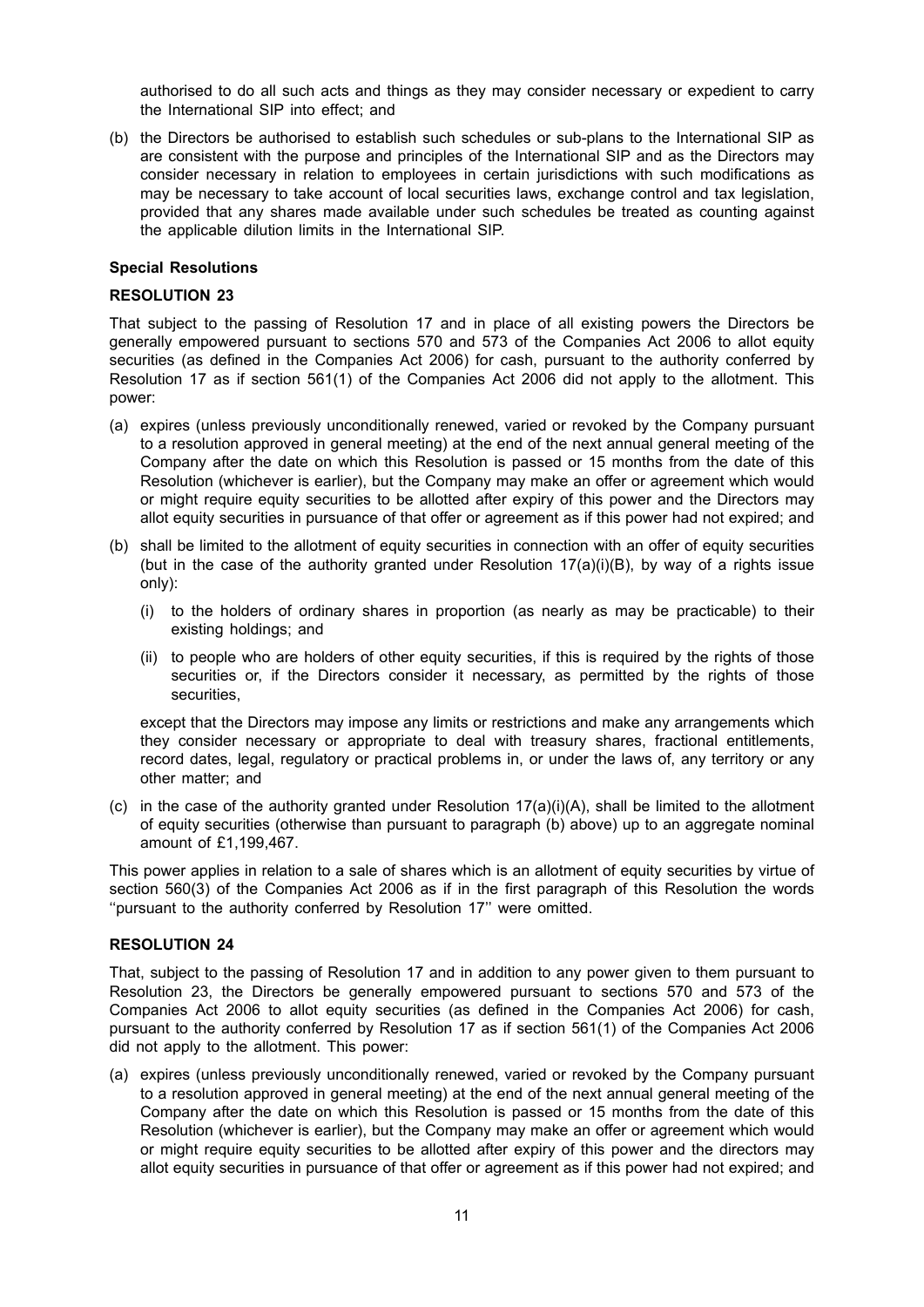(b) may only be exercised pursuant to the authority granted under Resolution  $17(a)(i)(A)$ , and shall be limited to the allotment of equity securities up to an aggregate nominal amount of £1,199,467 and provided that the allotment is for the purposes of financing (or refinancing, if the power is used within six months of the original transaction) a transaction which the Directors determine to be an acquisition or other capital investment of a kind contemplated by the Statement of Principles on Disapplying Pre-emption Rights most recently published by the Pre-emption Group prior to the date of the Notice of AGM.

This power applies in relation to a sale of shares which is an allotment of equity securities by virtue of section 560(3) of the Companies Act 2006 as if in the first paragraph of this Resolution the words ''pursuant to the authority conferred by Resolution 17'' were omitted.

## **RESOLUTION 25**

That the Company be and is hereby generally and unconditionally authorised to make market purchases (within the meaning of section 693(4) of the Companies Act 2006) of its own ordinary shares, provided that:

- (a) the maximum number of ordinary shares authorised to be purchased is 34,673,675 in the capital of the Company;
- (b) the minimum price which may be paid for an ordinary share shall not be less than the nominal value of the ordinary shares at the time of purchase (which amount shall be exclusive of expenses);
- (c) the maximum price which may be paid for an ordinary share is, in respect of an ordinary share contracted to be purchased on any day, the higher of:
	- (i) an amount (exclusive of expenses) equal to 105 per cent. of the average of the mid-market quotations for an ordinary share of the Company as derived from the Daily Official List of the London Stock Exchange for the five business days immediately preceding the day on which the ordinary share is contracted to be purchased; and
	- (ii) an amount (exclusive of expenses) equal to the higher of the price of the last independent trade of an ordinary share and the highest current independent bid for an ordinary share on the trading venue where the purchase is carried out;
- (d) the authority hereby conferred shall expire at the conclusion of the next annual general meeting of the Company following the passing of this Resolution or 18 months from the date of this Resolution (whichever is earlier), unless such authority is unconditionally renewed pursuant to a resolution taking effect prior to such time; and
- (e) the Company may conclude a contract to purchase ordinary shares under the authority hereby conferred prior to the expiry of such authority which will or may be executed wholly or partly after such expiry, and may make a purchase of ordinary shares in pursuance of any such contract as if the authority hereby conferred had not expired.

### **RESOLUTION 26**

That a general meeting of the Company other than an annual general meeting may be called on not less than 14 clear days' notice.

By Order of the Board **Registered Office:** Registered Office:

Lisa Condron, Secretary **Lisa Condron, Secretary London Stock Exchange Group plc**<br>
20 March 2018 10 Paternoster Square London EC4M 7LS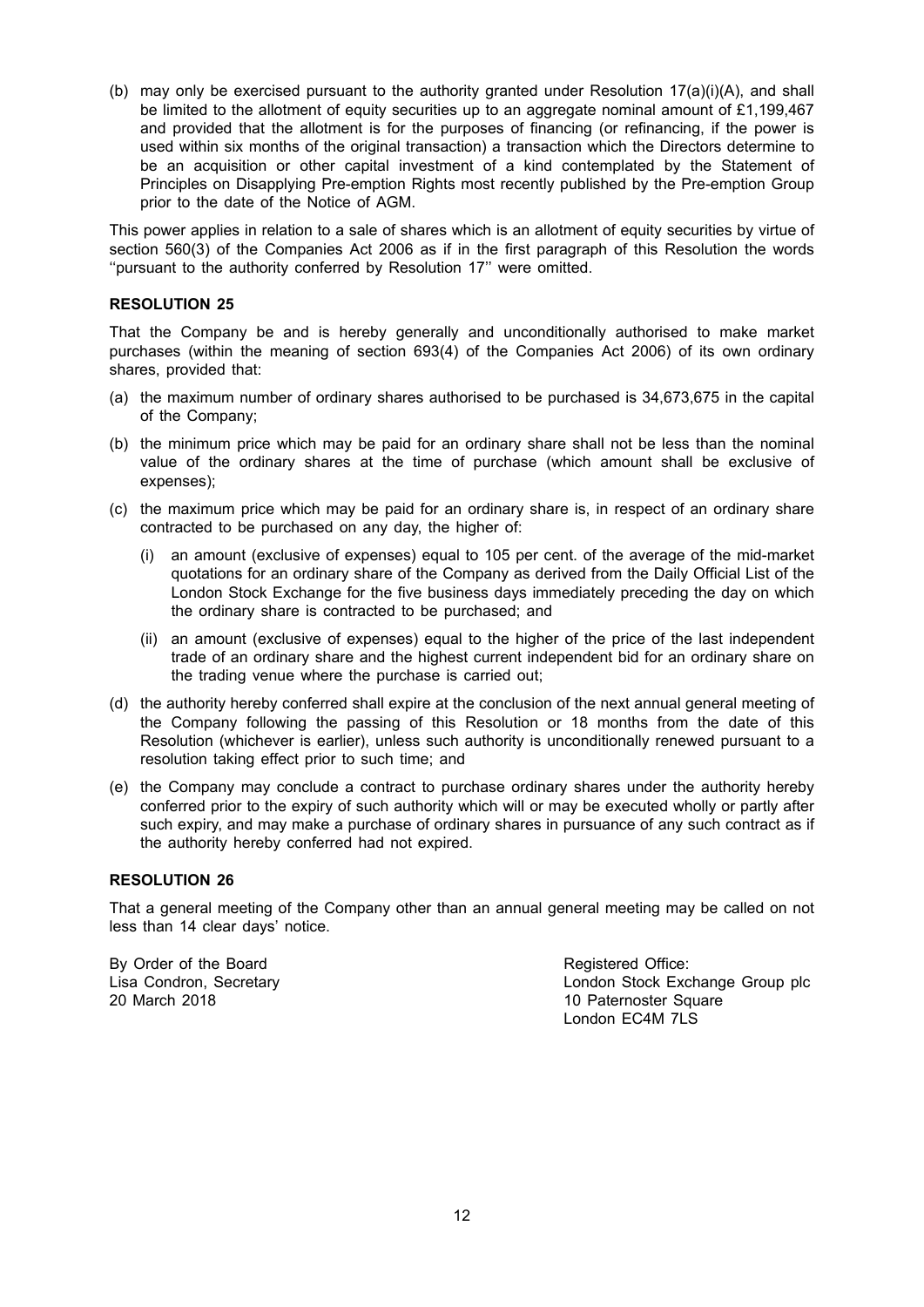### **Notes to the Notice of AGM**

- 1. The right to attend and vote at the meeting is determined by reference to the Company's register of shareholders. Only a shareholder entered in the register of shareholders at 6.30 p.m. on Friday 20 April 2018 is entitled to attend and vote at the meeting and a shareholder may vote in respect of the number of ordinary shares registered in that shareholder's name at that time. Changes to the entries in the register of shareholders after that time shall be disregarded in determining the rights of any person to attend and vote at the meeting.
- 2. Shareholders are entitled to appoint a proxy to exercise all or any of their rights to attend and to speak and vote on their behalf at the AGM. A shareholder may appoint more than one proxy in relation to the AGM provided that each proxy is appointed to exercise the rights attached to a different share or shares held by that shareholder. A proxy need not be a shareholder of the Company. A pink Form of Proxy which may be used to make such appointment and give proxy instructions for use at the AGM is enclosed.
- 3. **To be valid, a Form of Proxy, duly completed, signed or sealed (as appropriate) and dated must be returned to the Company's Registrars, Equiniti, at Aspect House, Spencer Road, Lancing, West Sussex BN99 6DA so as to arrive no later than 10.30 a.m. on 21 April 2018.**
- 4. The Form of Proxy must be executed by the shareholder or his or her attorney duly authorised in writing and (in the case of an individual) must be signed by the individual or his or her attorney duly authorised in writing or (in the case of a corporation) be executed either under seal, on its behalf by a duly authorised officer or attorney of the corporation or in any other manner authorised by its constitution.
- 5. In the case of joint registered holders, the signature of one holder will be accepted and the vote of the senior holder who tenders a vote, whether in person or by proxy, will be accepted to the exclusion of the votes of the other joint holders. For this purpose, seniority will be determined by the order in which the names stand on the register of shareholders of the Company in respect of the relevant joint holding.
- 6. Alternatively a shareholder may appoint a proxy or proxies electronically either via the website run by Equiniti at *www.sharevote.co.uk* using the Voting ID, Task ID and Shareholder Reference Number provided on the pink Form of Proxy or, if such shareholder is a CREST member, by using the procedure described in paragraph 7 below.
- 7. CREST members who wish to appoint a proxy or proxies through the CREST electronic proxy appointment service may do so for the AGM and any adjournment(s) thereof by using the procedures described in the CREST Manual, which can be viewed at *www.euroclear.com*. CREST personal members or other CREST sponsored members, and those CREST members who have appointed a voting service provider(s), should refer to their CREST sponsor or voting service provider(s), who will be able to take the appropriate action on their behalf.

In order for a proxy appointment or instruction made using the CREST service to be valid, the appropriate CREST message (a ''*CREST Proxy Instruction*'') must be properly authenticated in accordance with Euroclear's specifications and must contain the information required for such instructions, as described in the CREST Manual. The message, regardless of whether it constitutes the appointment of a proxy or an amendment to the instruction given to a previously appointed proxy must, in order to be valid, be transmitted so as to be received by the issuer's agent (ID RA19) by no later than 10.30 a.m. on 21 April 2018. For this purpose, the time of receipt will be taken to be the time (as determined by the timestamp applied to the message by the CREST Applications Host) from which the issuer's agent is able to retrieve the message by enquiry to CREST in the manner prescribed by CREST. After this time any change of instructions to proxies appointed through CREST should be communicated to the appointee through other means.

CREST personal members and, where applicable, their CREST sponsors or voting service providers should note that Euroclear does not make available special procedures in CREST for any particular messages. Normal system timings and limitations will therefore apply in relation to the input of CREST Proxy Instructions. It is the responsibility of the CREST member concerned to take (or, if the CREST member is a CREST personal member or sponsored member or has appointed a voting service provider(s), to procure that his or her CREST sponsor or voting service provider(s) take(s)) such action as shall be necessary to ensure that a message is transmitted by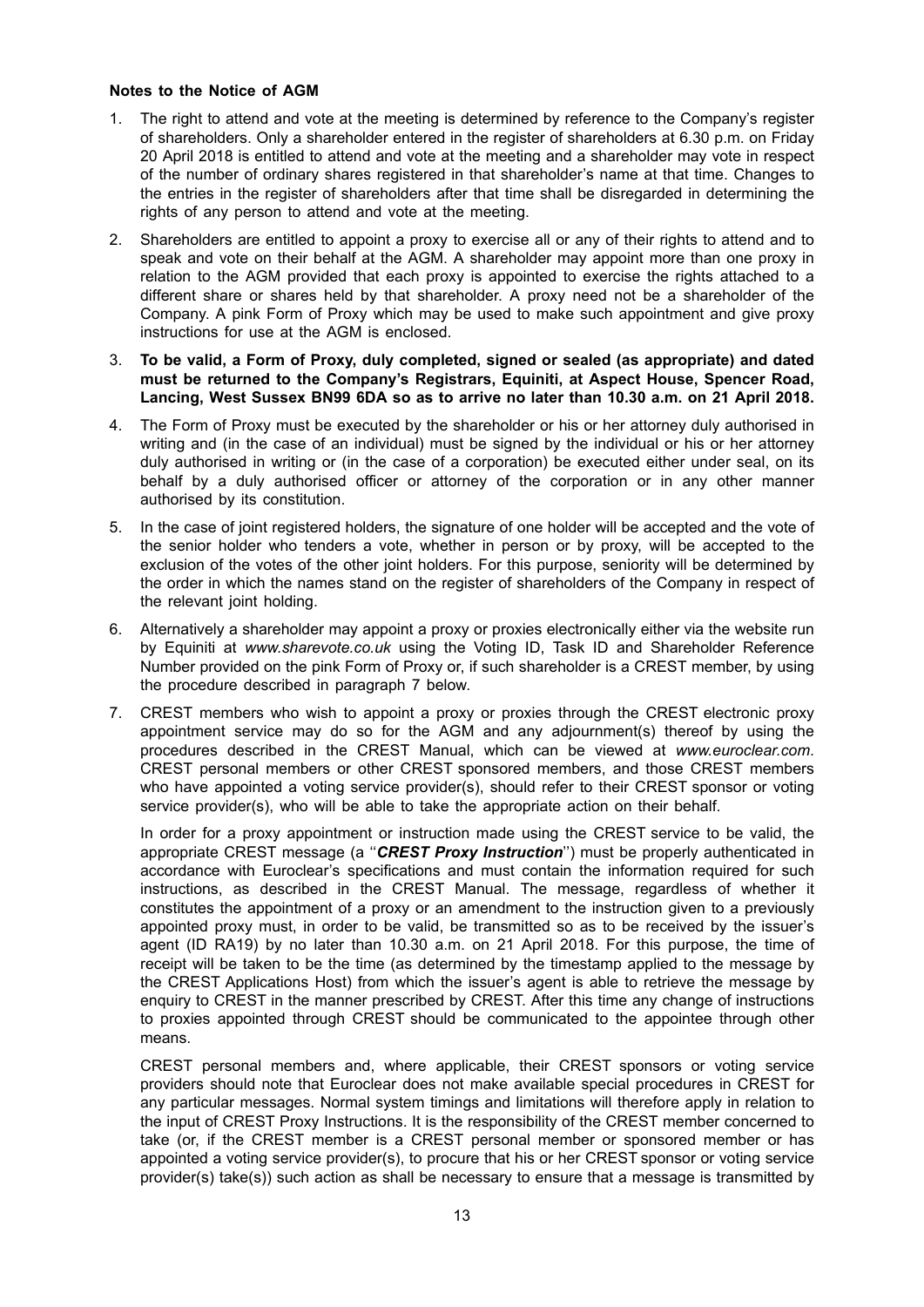means of the CREST system by any particular time. In this connection, CREST members and, where applicable, their CREST sponsors or voting service providers are referred, in particular, to those sections of the CREST Manual concerning practical limitations of the CREST system and timings.

The Company may treat as invalid a CREST Proxy Instruction in the circumstances set out in Regulation 35(5)(a) of the Uncertificated Securities Regulations 2001.

- 8. Any corporation which is a shareholder may appoint one or more corporate representatives who may exercise on its behalf all of its powers, provided that they do not exercise their powers differently in relation to the same shares.
- 9. Any person to whom the Notice of AGM is sent who is a person nominated under section 146 of the Companies Act 2006 to enjoy information rights (a ''*Nominated Person*'') may have a right, under an agreement between him or her and the shareholder by whom he or she was nominated, to be appointed (or to have someone else appointed) as a proxy for the AGM. If a Nominated Person has no such proxy appointment right or does not wish to exercise it, he or she may, under any such agreement, have a right to give instructions to the shareholder as to the exercise of voting rights.
- 10. The statements of the rights of shareholders in relation to the appointment of proxies in paragraphs 2 to 7 above do not apply to Nominated Persons. The rights described in those paragraphs can only be exercised by shareholders of the Company.
- 11. As at 15 March 2018, being the latest practicable date prior to the publication of the Notice of AGM, the Company's issued share capital consisted of 350,531,339 ordinary shares of  $6^{79}$ /86 pence each, carrying one vote each, with 3,794,585 shares held in treasury. Therefore, the total voting rights in the Company as at 15 March 2018, being the latest practicable date prior to the publication of the Notice of AGM, were 346,736,754.
- 12. Under section 527 of the Companies Act 2006, shareholders meeting the threshold requirements set out in that section have the right to require the Company to publish on a website a statement setting out any matter relating to: (i) the audit of the Company's accounts (including the auditor's report and the conduct of the audit) that are to be laid before the AGM; or (ii) any circumstance connected with an auditor of the Company ceasing to hold office since the last annual general meeting. The Company may not require the shareholders requesting any such website publication to pay its expenses in complying with sections 527 or 528 of the Companies Act 2006. Where the Company is required to place a statement on a website under section 527 of the Companies Act 2006, it must forward the statement to the Company's auditor not later than the time when it makes the statement available on the website. The business which may be dealt with at the AGM includes any statement that the Company has been required under section 527 of the Companies Act 2006 to publish on a website.
- 13. Any shareholder attending the AGM has the right to ask questions. The Company must cause to be answered any such question relating to the business being dealt with at the AGM but no such answer need be given if: (a) to do so would interfere unduly with the preparation for the AGM or involve the disclosure of confidential information; (b) the answer has already been given on a website in the form of an answer to a question; or (c) it is undesirable in the interests of the Company or the good order of the AGM that the question be answered.
- 14. In accordance with section 311A of the Companies Act 2006, the contents of the Notice of AGM, details of the total number of shares in respect of which members are entitled to exercise voting rights at the AGM and, if applicable, any members' statements, members' resolutions or members' matters of business received by the Company after the date of the Notice of AGM are available to view and to download on the Company's website at *http://www.lseg.com/investorrelations/shareholder-services/agm-information*.
- 15. The results of the voting at the AGM will be announced through a Regulatory Information Service and will appear on our website at *http://www.lseg.com/investor-relations/shareholder-services/ agm-information* following the AGM on 24 April 2018.
- 16. Save as provided above, any communication with the Company in relation to the AGM, including in relation to proxies, should be sent to the Company's Registrars, Equiniti, at Aspect House, Spencer Road, Lancing, West Sussex BN99 6DA. No other means of communication will be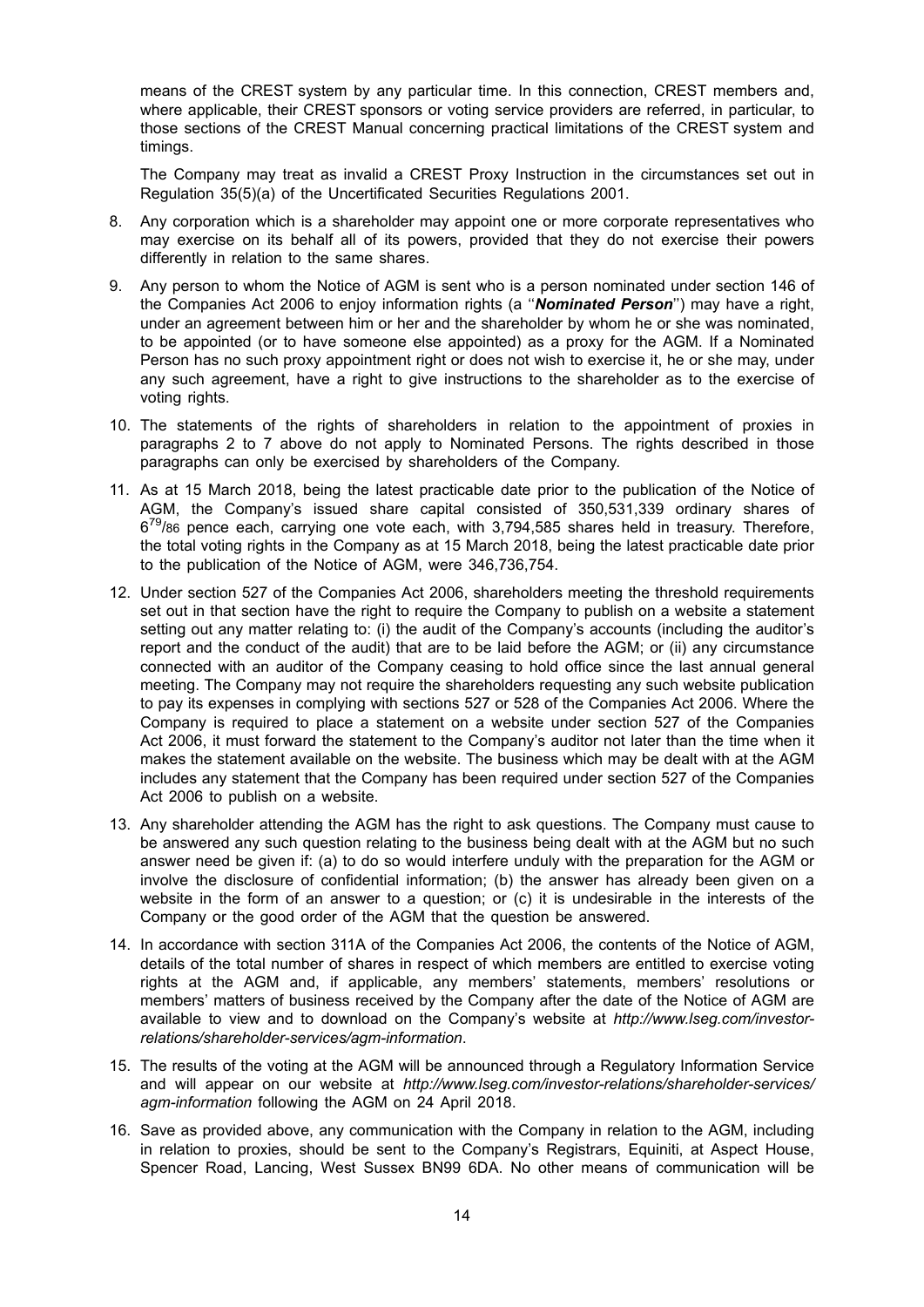accepted. In particular, you may not use any electronic address provided either in the Notice of AGM or in any related documents (including the Report and Accounts for the year ended 31 December 2017, the Form of Proxy or the AGM Shareholder Admission Card) to communicate with the Company for any purposes other than those expressly stated.

- 17. In order to access shareholder documents from the Company (including the copies of the Report and Accounts for the year ended 31 December 2017) on the website, you will need to have access to a PC or Mac with: (i) Microsoft Internet Explorer version 6.0 (or later version) which can be downloaded from the Microsoft website at: *http://windows.microsoft.com/en-us/internetexplorer/download-ie*, or equivalent alternative web browser software; and (ii) Adobe Acrobat Reader which can be downloaded free from the Adobe website at: *http://get.adobe.com/uk/ reader/.*
- 18. Your attention is drawn to the following security and admissions arrangements for the AGM. The Company will not permit behaviour that may interfere with the security, safety or good order of the AGM, or with the security or safety of any other attendees of the AGM. All attendees should bring suitable photo identification, such as a valid passport or government issued driver's licence or identity card. Attendees of the AGM will be asked to pass through our security systems before entering the meeting and all bags may be checked. No cameras or recording equipment will be permitted at the AGM. All mobile phones and other electronic communication devices should be switched off during the AGM. Guests are not entitled to attend the AGM as of right, but may be permitted entry at the absolute discretion of the Company. The Company reserves the right to remove any guest from the AGM at any time during the proceedings at its absolute discretion. Proxies and corporate representatives should bring the authority or power of attorney under which they have been appointed as well as suitable photo identification. Your co-operation with these arrangements is greatly appreciated.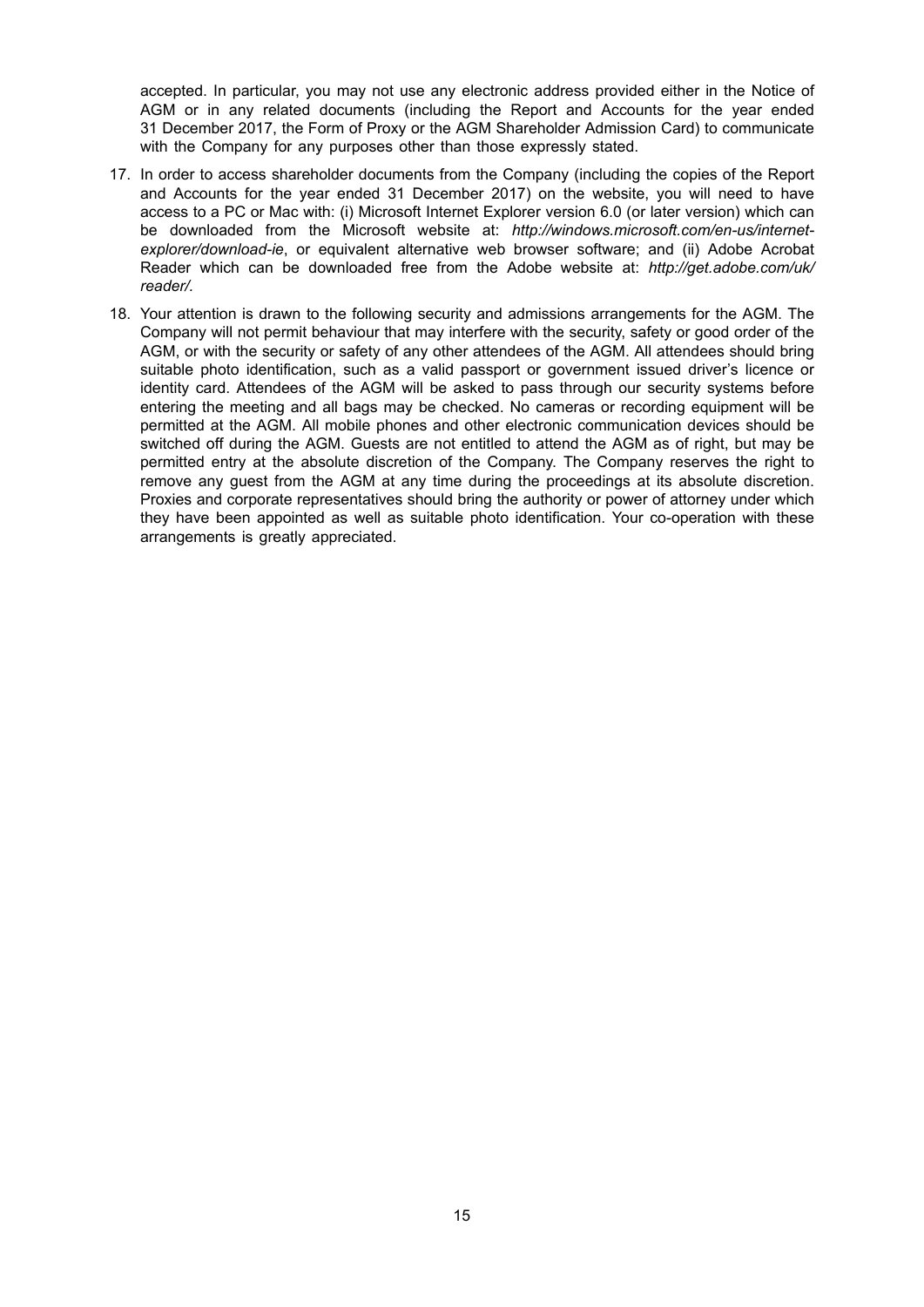## **Appendix 1**

**Biographies of the Directors seeking election or re-election**

### **Jacques Aigrain**

**Independent Non-Executive Director and Chairman of the Remuneration Committee (age 63) Appointed to the Board in May 2013**

#### **Committee Membership: Remuneration (Chair) and Audit.**

**Key areas of experience:** Client management, corporate finance, corporate governance, post trade and clearing, investment management, mergers and acquisitions, strategy.

Jacques brings significant expertise and knowledge of global post trade and clearing and investment management to the Board. He also holds a PhD in Economics from the University of Paris (Sorbonne).

**Relevant past experience:** Jacques was Chairman of LCH Group Holdings Limited from 2010 to 2015. He has also been a Non-Executive Director of Resolution Ltd, a Supervisory Board member of Deutsche Lufthansa AG and a Non-Executive Director of the Qatar Financial Centre Authority. Jacques was also Chief Executive Officer of Swiss Re from 2006 to 2009.

Prior to 2001 (when he joined Swiss Re), Jacques spent 20 years with J.P. Morgan Chase, working in the New York, London and Paris offices.

**Other current appointments:** Jacques is currently a Senior Adviser at Warburg Pincus LLC, a Supervisory Board member of LyondellBasell Industries NV and a Non-Executive Director of WPP plc. He is also a Non-Executive Director of Swiss International Airlines AG (a subsidiary of Deutsche Lufthansa AG), a role he will be stepping down from in June 2018.

#### **Donald Brydon CBE**

### **Chairman of the Group and the Nomination Committee (age 72) Appointed to the Board in June 2015 and subsequently Chairman in July 2015**

### **Committee Membership: Nomination (Chair) and Remuneration.**

**Key areas of experience:** Industry and finance, governance, chair, pensions.

Donald is currently Chairman of The Sage Group plc and the Medical Research Council.

Donald brings to the Board his wealth of experience gained on the boards of a number of listed companies across a wide range of sectors, as well as his significant knowledge and understanding of the Finance and Insurance industries, gained from his time as Chairman and Chief Executive of both BZW Investment Management Ltd and AXA Investment Managers SA and acting CEO of BZW.

**Relevant past experience:** Donald has also held the post of Chairman at: Smiths Group plc, the London Metal Exchange, Taylor Nelson Sofres plc, Amersham plc, AXA Investment Managers SA, Royal Mail Group plc and The London Institute of Banking & Finance (formerly ifs School of Finance) and is a former Director of Aberdeen UK Tracker Trust plc, Allied Domecq plc, AXA UK plc and Scottish Power plc.

**Other current appointments:** Donald is currently Chairman of the charity Chance to Shine and Chairman of the Science Museum Foundation. He is also a Trustee Board Member of the Foundation for Science and Technology.

### **Paul Heiden Senior Independent Director (age 61) Appointed to the Board in June 2010**

### **Committee Membership: Audit (Chair), Nomination, Remuneration and Risk.**

**Key areas of experience:** Corporate finance and accounting, technology and engineering, corporate governance and risk, commercial manufacturing and supply chain.

Paul is a chartered accountant and provides the Board and the Audit Committee with relevant financial expertise, gained through a long career of senior finance and management roles across a wide range of business sectors.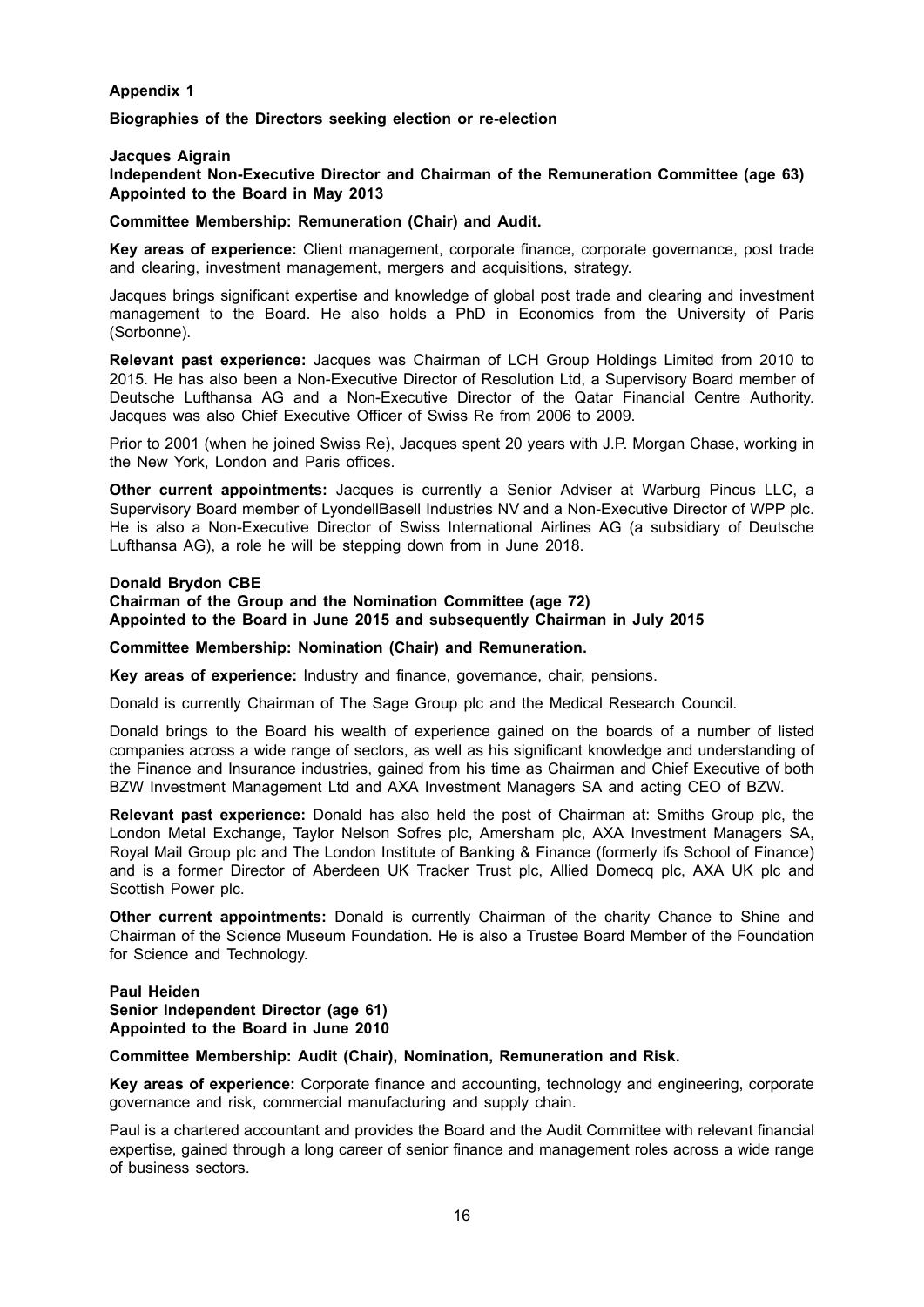**Relevant past experience:** Paul was previously a Non-Executive Director of United Utilities Group plc, Bunzl plc and Filtrona plc and Non-Executive Chairman of A-Gas (Orb) Limited, Talaris Topco Limited and Intelligent Energy Holdings plc.

Paul was Chief Executive Officer of FKI plc from 2003 to 2008, Executive Director of Rolls-Royce plc from 1997 to 1999 and Group Finance Director of Rolls-Royce plc from 1999 to 2003. He also held previous senior finance roles at Hanson plc and Mercury Communications.

**Other current appointments:** Paul is a Non-Executive Director of Meggitt plc.

**Professor Lex Hoogduin Non-Executive Director (age 61) Appointed to the Board in December 2015**

### **Committee Membership: None.**

**Key areas of experience:** Clearing and settlements systems, economic policy and research, financial stability and financial markets, statistics and payment.

Lex brings significant expertise and knowledge of economics and the operation of financial markets to the Board. He is also currently Chairman of the Group subsidiary, LCH Group Holdings Limited.

**Relevant past experience:** Lex previously served as Executive Director at De Nederlandsche Bank ("DNB") from January 2009 until July 2011, where his responsibilities included economic policy and research, financial stability, financial markets, statistics and payment, clearing and settlement systems.

He has also held a number of economic advisory positions as Chief Economist at Robeco, Managing Director of the IRIS research institute and adviser to the first president of the ECB.

Lex holds a Master's degree in Economics from the University of Groningen, the Netherlands and received his PhD degree in Economic Sciences in 1991.

**Other current appointments:** Lex is Chairman of the Dutch Payment Association and Chairman of the supervisory board of the Centre for Integral Revalidation–Health Care. He is an Adviser to Wilgenhaege (a Dutch asset manager).

He is also a part-time Professor of Economics/complexity and uncertainty in financial markets and financial institutions at the University of Groningen, the Netherlands.

### **Raffaele Jerusalmi**

**Executive Director, CEO of Borsa Italiana S.p.A and Director of Capital Markets (age 57) Appointed to the Board in June 2010**

### **Committee Membership: Group Executive Committee.**

**Key areas of experience:** Capital markets, corporate finance, fixed income, equity and derivatives trading.

Raffaele brings significant experience in capital markets and in fixed income, equity and derivatives trading to the Group.

He has worked for Borsa Italiana S.p.A. for the past 20 years and is Borsa Italiana's Chief Executive Officer as well as the Group's Director of Capital Markets. Raffaele also holds a number of other internal senior positions within the Group including: the Vice Chairmanship of Monte Titoli, MTS and CC&G and Chairman of Elite S.p.A..

**Relevant past experience:** Prior to joining Borsa Italiana, Raffaele was Head of Trading for Italian Fixed Income at Credit Suisse First Boston. Raffaele was also a member of Credit Suisse's proprietary trading group in London as well as representing Credit Suisse First Boston on the Board of MTS S.p.A.. Prior to joining Credit Suisse, he was Head of Trading for the fixed income and derivatives divisions at Cimo S.p.A. in Milan.

### **Other current appointments:** None.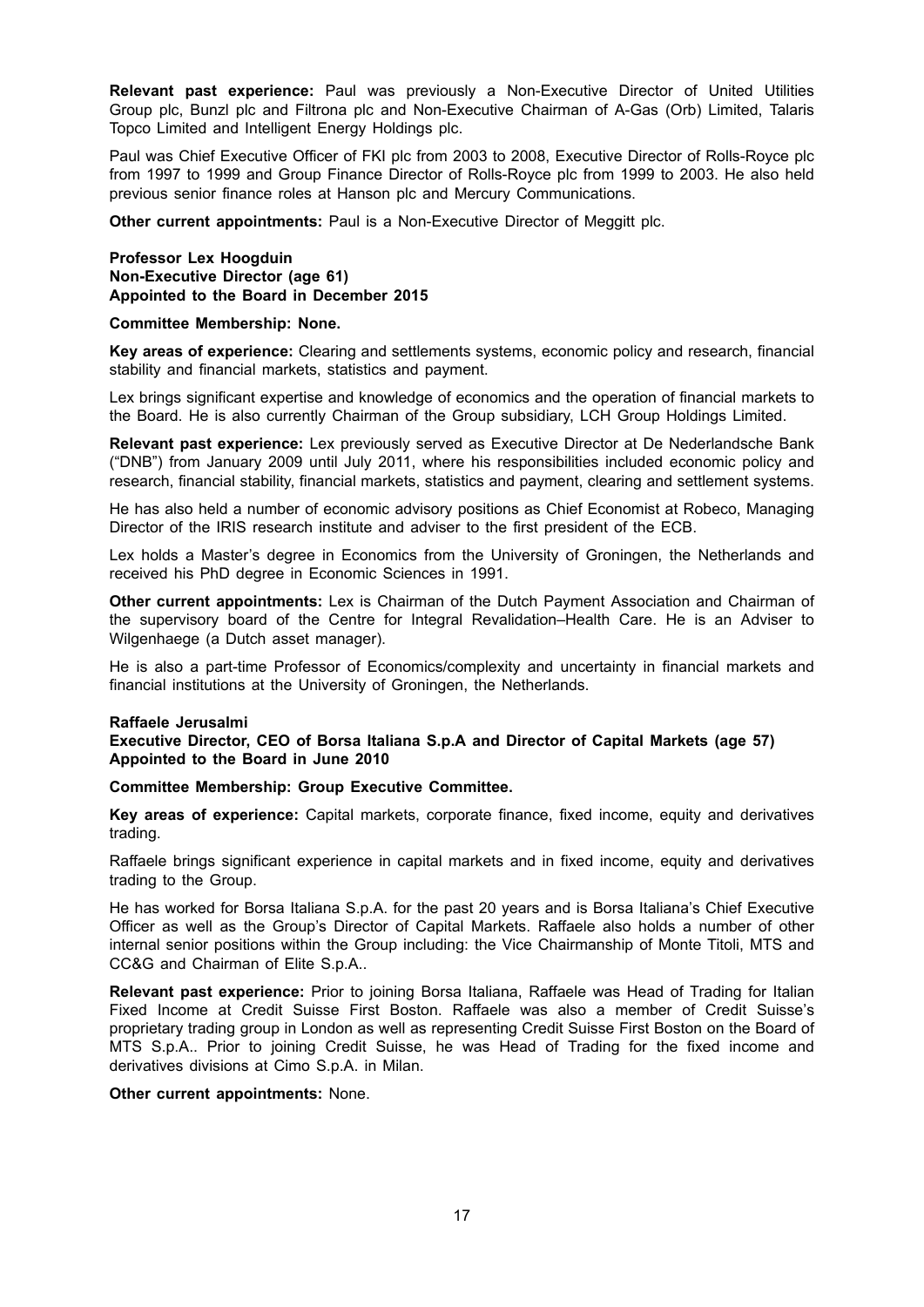### **David Nish Independent Non-Executive Director (age 57) Appointed to the Board in December 2015**

### **Committee Membership: Audit and Risk.**

**Key areas of experience:** Strategy, finance, corporate governance and risk, consumer and market regulation, savings and investments.

David provides significant FTSE 100 expertise to the Board from his experience on a number of other boards, including in the Investment Management and Insurance sectors from his time at Standard Life plc.

**Relevant past experience:** David was the Chief Executive Officer of Standard Life plc from January 2010 to August 2015 having joined the company as Group Finance Director in November 2006. A chartered accountant, David was also previously Group Finance Director of Scottish Power plc and he is a former Partner at Price Waterhouse. Previously, David has been a Non-Executive Director of Northern Foods plc, Thus plc, HDFC Life (India), the UK Green Investment Bank plc and was Deputy Chairman of the Association of British Insurers.

**Other current appointments:** David is a Non-Executive Director of HSBC Holdings plc, Vodafone Group plc, and Zurich Insurance Group. He is also a member of the Council of the Institute of Chartered Accountants of Scotland.

### **Stephen O'Connor Independent Non-Executive Director (age 56) Appointed to the Board in June 2013**

### **Committee Membership: Risk (Chair), Audit and Nomination.**

**Key areas of experience:** OTC derivatives**,** risk management, capital markets, clearing, corporate finance.

Stephen brings international expertise in clearing and counterparty risk management to the Board. He has worked extensively with global regulators in the area of financial services market reform.

**Relevant past experience:** Stephen was Chairman of the International Swaps and Derivatives Association from 2011 to 2014 having been appointed as a Non-Executive Director in 2009. Stephen also worked at Morgan Stanley in London and New York for 25 years, where he was a member of the Fixed Income Management Committee and held a number of senior roles including Global Head of Counterparty Portfolio Management and Global Head of OTC Client Clearing.

Stephen was a member of the High Level Stakeholder Group for the UK Government's review of the Future of Computer Trading in Financial Markets and served as Vice-Chairman of the Financial Stability Board's Market Participants Group on Financial Benchmark Reform. He was a Non-Executive Director of OTC DerivNet Ltd from 2001 to 2013 and was Chairman from 2001 to 2011.

**Other current appointments:** Stephen serves as Chairman of Quantile Technologies Limited. Stephen is a member of the US Commodity Futures Trading Commission ("CFTC") Global Markets Advisory Committee and a member of the Scientific Advisory Board of the Systemic Risk Centre, London School of Economics and Political Science.

## **Val Rahmani Independent Non-Executive Director (age 60) Appointed to the Board in December 2017**

### **Committee Membership: Risk.**

**Key areas of experience:** Technology, technical risk management, corporate governance, strategy, sales and marketing.

Val brings significant expertise and knowledge of technology and technical risk management to the Board gained from almost 30 years with IBM and 4 years as CEO of a cyber security start up.

Val has wide-ranging experience as a senior executive in the technology sector fulfilling the role of general manager, board member, start up mentor, management consultant and public speaker. She holds a DPhil in Chemistry from the University of Oxford.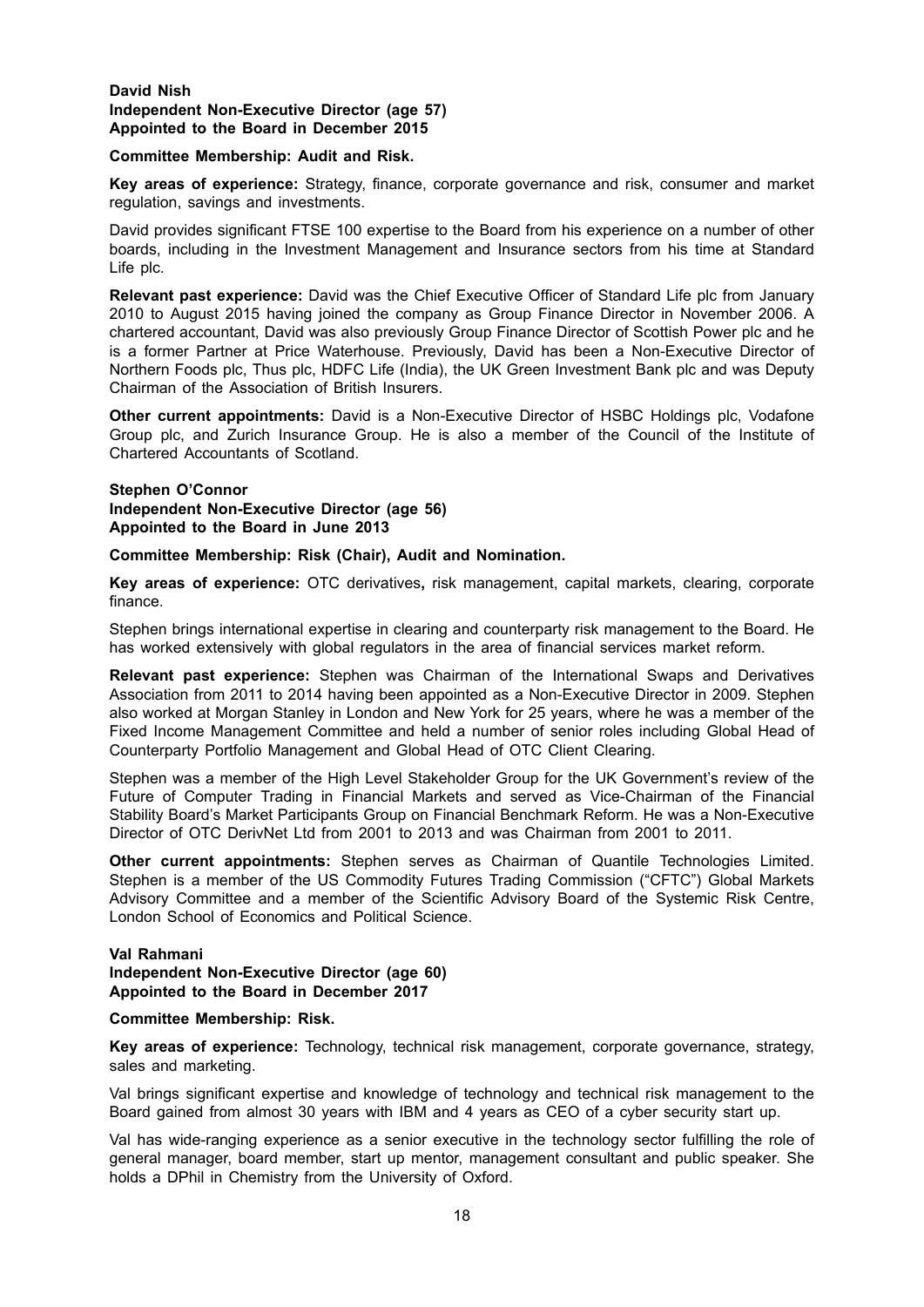**Relevant past experience:** Val is a former Non-Executive Director of Aberdeen Asset Management plc and Teradici Corporation.

**Other current appointments:** Val currently serves as a Non-Executive Director and member of the Audit Committee at RenaissanceRe Holdings Limited. She is also a Non-Executive Director of Computer Task Group Inc, where she chairs the Compensation Committee and serves as a member of the Audit and Governance Committees and a Non-Executive Director of the early stage company, Rungway Limited.

#### **Mary Schapiro**

**Independent Non-Executive Director (age 62) Appointed to the Board in July 2015**

**Committee Membership: Nomination and Remuneration.**

**Key areas of experience:** Market regulation, corporate finance, corporate governance and risk, securities.

Mary brings expertise in market regulation and US markets to the Board.

**Relevant past experience:** Mary has held a number of senior regulatory positions including the Chair of the US Securities and Exchange Commission, CEO and Chair of the Financial Industry Regulatory Authority ("FINRA") Inc. and its predecessor the National Association of Securities Dealers Regulation Inc. ("NASDR"), Chair of the FINRA Educational Foundation, and the Chair of the CFTC. Mary is a former Director of Kraft Foods Inc., Duke Energy Corp., Cinergy Corp. and a former trustee of the MITRE Corporation. She was also Managing Director, Governance and Markets of Promontory Financial Group LLC.

**Other current appointments:** Mary is a Non-Executive Board Director of the General Electric Co. (a role Mary is due to step down from on 25 April 2018) and CVS Health, Vice-Chairman of the Sustainability Accounting Standards Board ("SASB") and Vice-Chairman, Advisory Board at Promontory Financial Group LLC. She also serves as an advisory board member at Spruceview Capital Partners, Morgan Stanley Institute for Sustainable Investing and Hudson Executive Capital LP.

She is also an Independent Director at Axiom Law Inc. and joined the International Advisory Board to the China Securities Regulatory Commission in October 2016.

**Andrea Sironi Independent Non-Executive Director (53) Appointed to the Board in October 2016**

**Committee Membership: Risk Committee.**

**Key areas of experience:** Finance, financial risk management, banking regulation.

Andrea provides significant banking and finance experience to the Board.

**Relevant past experience:** Andrea was the Vice Chairman of Banca Aletti & C S.p.A. from April 2009 to October 2012. Andrea was a Non-Executive Director of Banco Popolare Società Cooperativà from October 2008 to May 2013 and SAES Getters S.p.A. from April 2006 to April 2015. He has also been a Member of the Fitch Academic Advisory Board from June 2006 to June 2010.

**Other current appointments:** Andrea is the Chairman of Borsa Italiana S.p.A., a subsidiary of London Stock Exchange Group plc and a Non-Executive Director of Cogentech S.c.a.r.l. Since 1 January 2017, he has been a member of the Board of Cassa Depositi e Prestiti S.p.A. and he is also a Professor of Banking and Finance of Bocconi University, Italy, where he was Rector from 2012 to 2016.

### **David Warren**

**Interim Chief Executive Officer and Group Chief Financial Officer (age 64) Appointed to the Board in July 2012**

### **Committee Membership: Group Executive Committee.**

**Key areas of experience:** Accounting, corporate finance, investor relations, mergers and acquisitions, strategy, treasury management.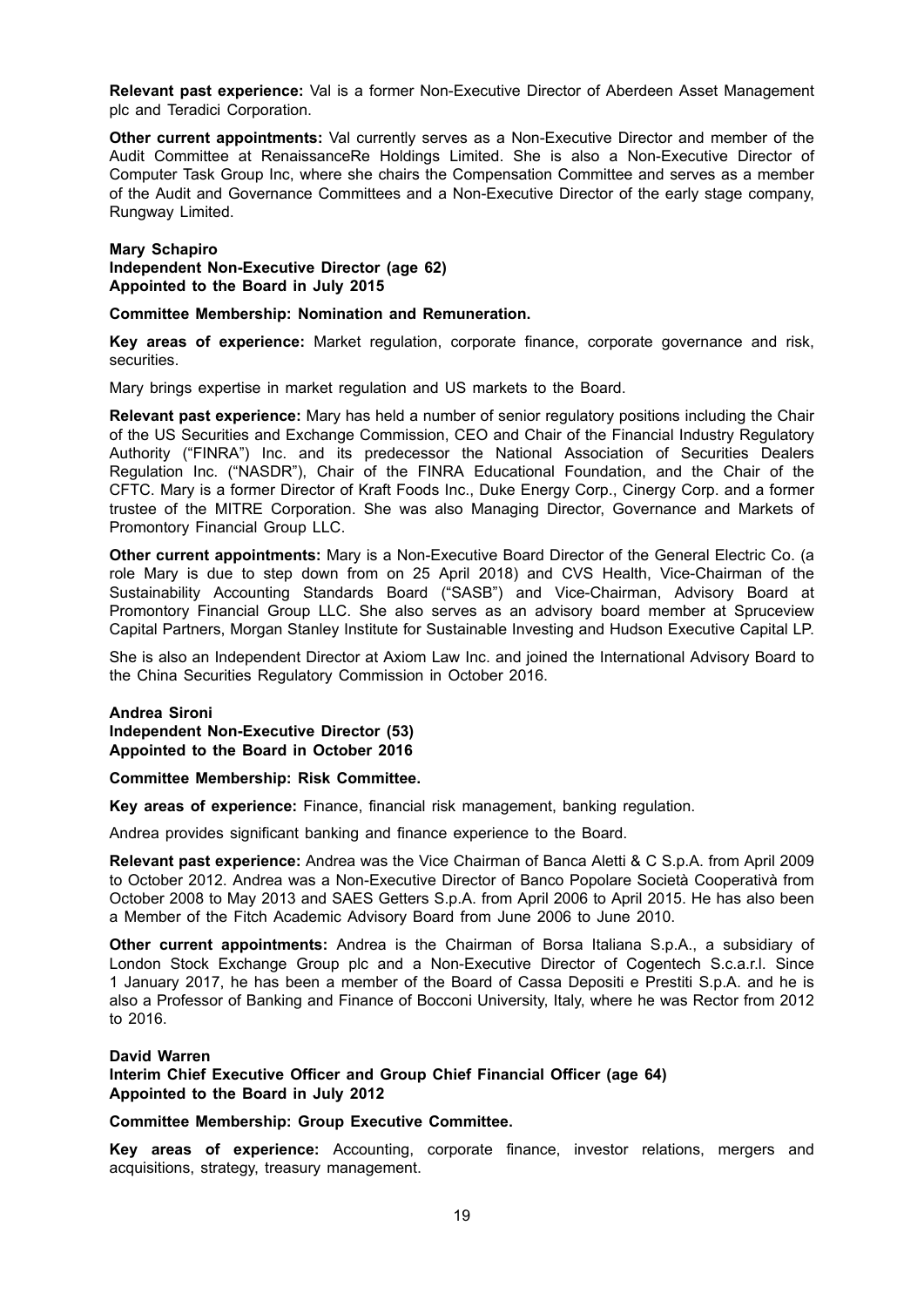David brings significant international financial management expertise to the Board.

**Relevant past experience:** Prior to being appointed Chief Financial Officer of London Stock Exchange Group, David was Chief Financial Officer of NASDAQ from 2001 to 2009 and Senior Adviser to the NASDAQ CEO from 2011 to 2012. Other senior roles David has held have included: Chief Financial Officer at the Long Island Power Authority of New York and Deputy Treasurer of the State of Connecticut.

**Other current appointments:** None.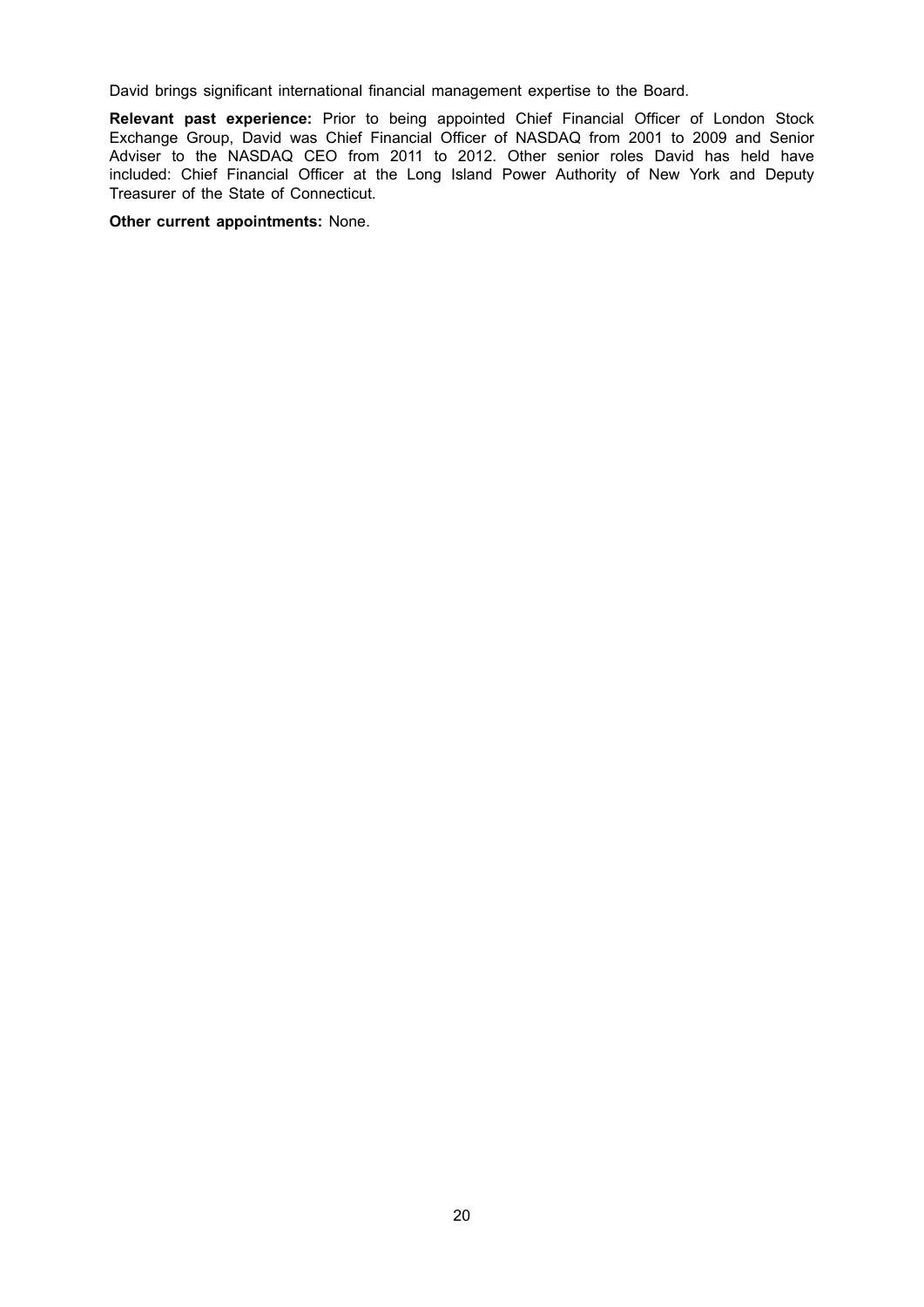#### **Appendix**

# **Summary of the Principal Provisions of the New Share Plans**

For the purpose of this Appendix, the following definitions shall apply:

**Board** means the board of directors of the Company or a duly authorised committee of it;

**Company** means London Stock Exchange Group plc (registered number 5369106);

**Group** means the Company and its subsidiaries;

**ISP** means the London Stock Exchange Group International Sharesave Plan 2018;

**International SIP** means the London Stock Exchange Group International Share Incentive Plan 2018;

**New Share Plans** means the ISP, RSAP, the SIP and the International SIP;

**RSAP** means the London Stock Exchange Group Restricted Share Award Plan 2018;

**SIP** means London Stock Exchange Group Share Incentive Plan 2018; and

**Shares** means fully paid up and irredeemable ordinary shares in the capital of the Company.

Copies of the draft rules of the New Share Plans may be inspected at the Company's registered office address, or at the offices of the Company's solicitors, Freshfields Bruckhaus Deringer LLP, 65 Fleet Street, London EC4Y 1HS, during usual business hours on weekdays (excluding public holidays in England and Wales) until the date of the AGM, and also at the place of the AGM for at least 15 minutes prior to and during the AGM.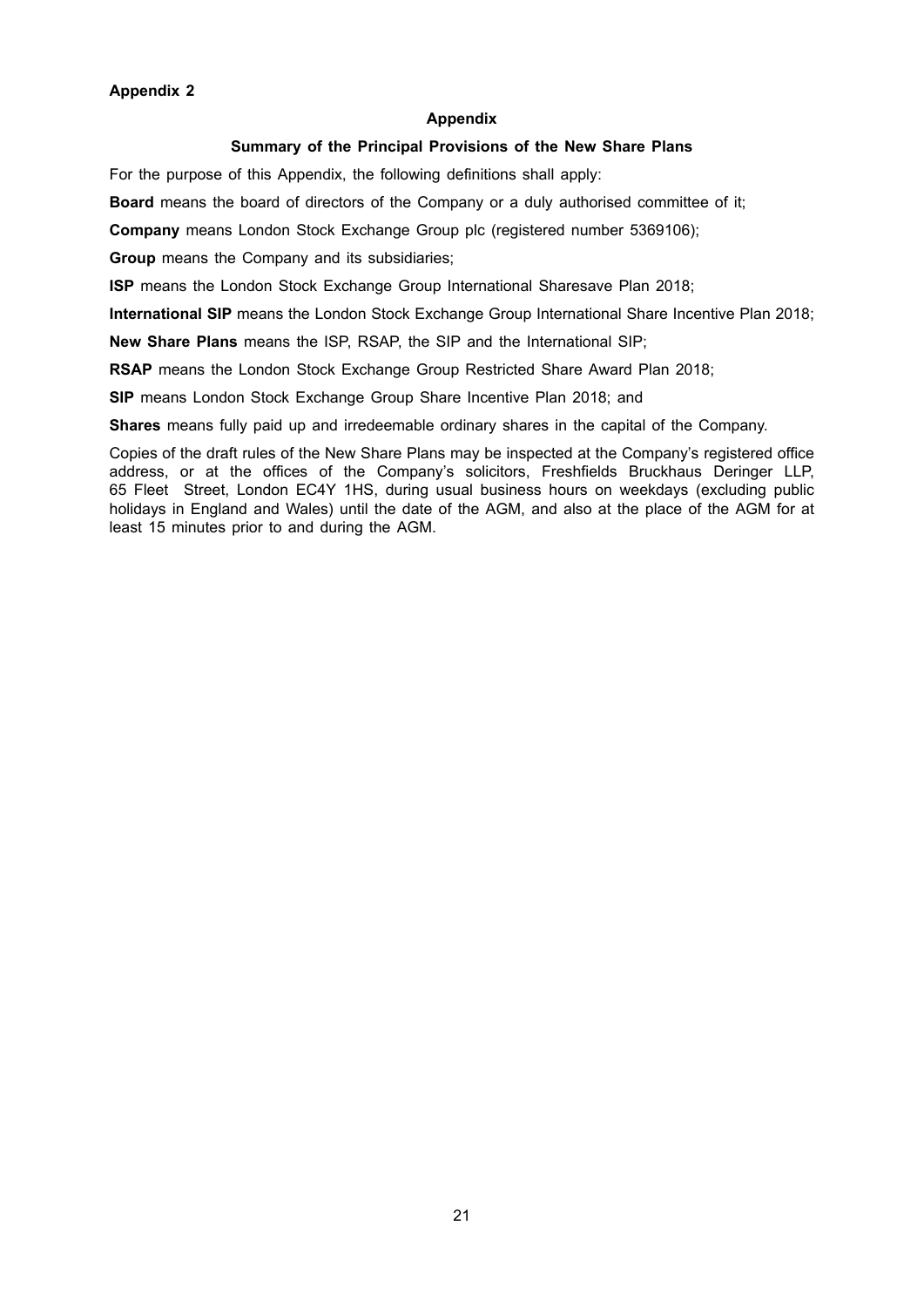## **Summary of the Principal Provisions of the London Stock Exchange Group International Sharesave Plan 2018**

## **General**

Authority is sought to approve the adoption of the London Stock Exchange Group International Sharesave Plan including its sub-plans (the *ISP*) which is to replace the previous International Sharesave Plan approved by shareholders on 9 July 2008 and which expires on 8 July 2018. The rules of the ISP mirror the Group's existing International Sharesave Plan save for minor amendments to assist or improve the administration of the ISP, including to clarify that options may be satisfied using Shares from treasury. The ISP will allow the Company to grant participants options to acquire Shares in the Company. The Board will operate the ISP.

The ISP includes two country-specific sub-plans for French and US tax resident participants as appendices to the ISP (the *Sub-Plans*), previous versions of which were adopted by shareholders at the Annual General Meeting of the Company on 18 July 2012. These Sub-Plans are intended to mirror as far as possible the terms of the ISP, although certain provisions are modified, where appropriate, to take account of local tax, legal and regulatory issues. Where the terms of these appendices vary the ISP for applicable participants, this is noted in the summary below.

## **Eligibility**

All employees and directors of the Company and subsidiaries of the Company designated by the Board (together, *Participating Companies*), who have such minimum qualifying period of continuous employment with a Participating Company as the Board may specify (being a period not earlier than 5 years prior to the date the option is granted), are eligible to be invited to apply for options under the ISP whenever it is operated. Executive directors and employees of a Participating Company who do not have the necessary continuous service may also be nominated for participation by the Board (in the case of an executive director) or by the Chairman or Chief Executive of the Company, either individually or as a member of a category of such employees or directors.

Under the terms of the US Sub-Plan, all employees and executive directors of the Company, or a subsidiary nominated by the Board, who are US taxpayers and who have such minimum qualifying period of continuous employment with a Group company as the Board may determine (not exceeding 5 years) are eligible to be invited to apply for options under the US Sub-Plan whenever it is operated. Executive directors and employees of a Participating Company who do not have the necessary continuous service may also be nominated for participation by the Board (in the case of an executive director) or by the Chairman or Chief Executive of the Company, either individually or as a member of a category of such employees or directors.

Under the terms of the France Sub-Plan, all employees (including directors who are also employees under French law) of a French subsidiary of the Company who are French tax resident are eligible to be invited to apply for options under the France Sub-Plan whenever it is operated.

### **Grant of options**

Options may be granted to eligible employees to acquire Shares in the Company. Invitations to participate in the ISP may be issued within six weeks following: (i) approval of the ISP by shareholders; (ii) the announcement of the Company's results for the last preceding financial year, half-year or other period; or (iii) any day on which the Board determines that exceptional circumstances justify a grant. No options may be granted under the ISP after the tenth anniversary of its adoption by shareholders.

In addition to the above, under the France Sub-Plan no options may be granted within 20 dealing days following the payment of a dividend by the Company nor within the 10 days before and after the publication of the Company's consolidated accounts. In addition no options may be granted under the France Sub-Plan more than seventy-six months after its adoption by shareholders.

### **Savings contributions and individual limits**

Prior to the grant of options, participants must agree to enter into a savings arrangement which has been approved by the Board under which participants agree to make monthly contributions in pounds sterling or, at the discretion of the Board, in a nominated currency (the *Savings*). The date on which savings will be repaid to a participant (the *Maturity Date*) will be fixed at the date of grant and may be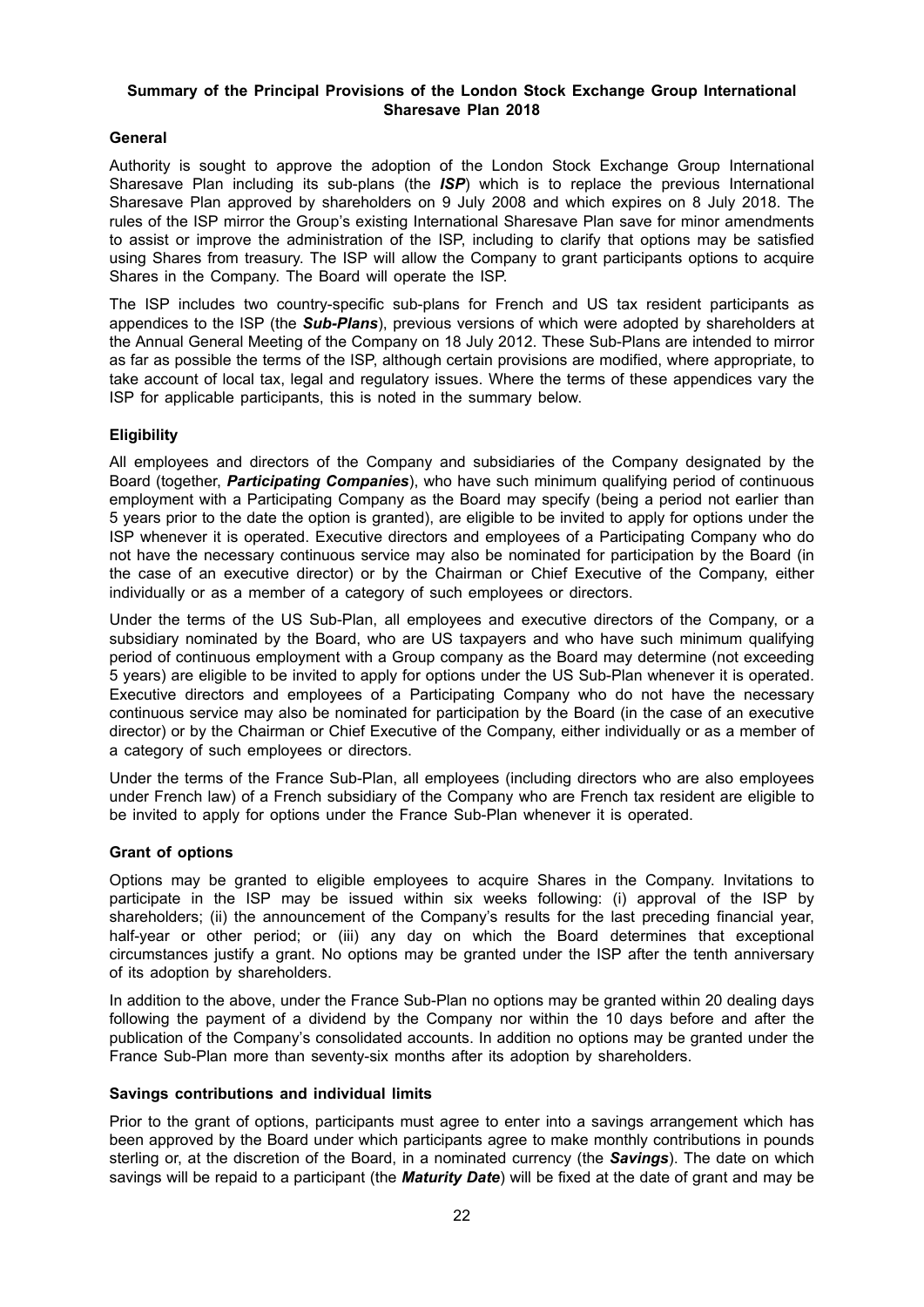three or five years after commencement of the savings contract, depending on what terms the Board decides options shall be granted. For options granted under the France Sub-Plan, the Maturity Date shall be four years from the date of grant of an option, or such longer period as determined by the Board.

A participant may be granted an option over such number of Shares as could be acquired, at the sterling exercise price, with the Savings plus likely amount of interest payable on the Savings at the maturity date.

The maximum monthly contribution is £500 (or the equivalent amount in a currency nominated by the Board) or such higher amount as the Board may specify from time to time and the minimum monthly contribution is £5 (or the equivalent amount in a currency nominated by the Board) or such other minimum amount as the Board shall determine from time to time. The maximum monthly contribution may be below £500 where local law requires it, e.g. due to limits on deductions from employees' wages. Where Savings are made in a nominated currency other than sterling, the rate of exchange will be set at the date the eligible employee is invited to participate but the Board has the power to adjust the exchange rate during the savings period (and allow the Savings amount in the nominated currency to be similarly adjusted) if there is a material change in the relevant exchange rate. Alternatively participants may be allowed to top up any Savings that have been made in a nominated currency if changes in the exchange rate have reduced the sterling value of the Savings at the Maturity Date.

## **Exercise price**

The exercise price of an option may not be less than 80 per cent. of the middle-market quotation of a Share as derived from the London Stock Exchange Daily Official List for the dealing day immediately prior to the invitation date (or, where the Board so determines, 80 per cent. of the average of the middle market quotation of a Share on the three dealing days immediately prior to the invitation date or in the case of options granted under the France Sub-Plan, the average of the middle-market quotations over the twenty dealing days preceding the date of grant of the relevant options).

## **Exercise of options**

An option may normally only be exercised during the six month period following the Maturity Date under the related savings contract (which may be the third or fifth anniversary of the date of grant, or in the case of the France Sub-Plan the fourth anniversary of the date of grant or such later date as determined by the Board, depending on the terms on which options have been granted). If a participant's employment is terminated, his options will automatically lapse, although early exercise of options is permitted in certain circumstances over the number of Shares that may be acquired using the proceeds of the partially completed savings contract plus any interest that has accrued (for example where a participant leaves employment by reason of death, injury, disability or redundancy or transfer of the participant's employing company out of the Group).

Options may be exercised in the event of a takeover, reconstruction or amalgamation or winding-up of the Company (or, in certain circumstances, may be exchanged for options over Shares in an acquiring company).

In all circumstances where an option becomes exercisable for any reason under the US Sub-Plan, options may not be exercised later than the fifteenth day of the third month following the end of the taxable year in which the option first becomes exercisable.

## **Variation of Share capital**

In the event of any capitalisation issue, rights issue, subdivision, consolidation or reduction of the Company's Share capital, the number of Shares under option and/or the exercise price may be adjusted by the Board.

## **Rights of option holders**

Options are not transferable and, except on the death of the option holder, may only be exercised by the persons to whom they were granted. Shares allotted and issued or transferred under the ISP will rank *pari passu* with Shares of the same class then in issue (except in respect of entitlements arising prior to the date of allotment). Options granted under the ISP are not pensionable.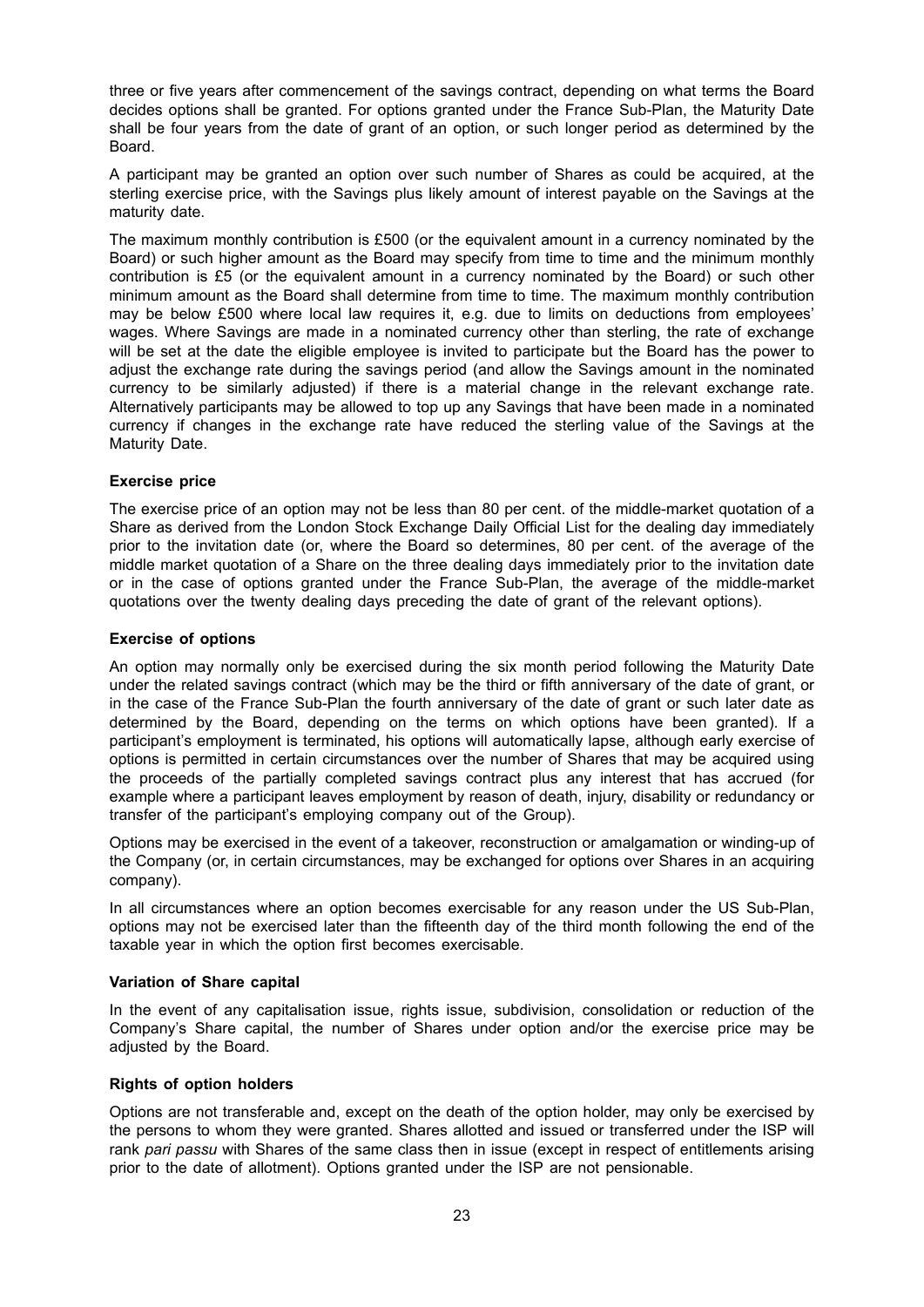# **Share Limits**

No option may be granted under the ISP if it would cause (i) the number of Shares issued or issuable pursuant to options and rights granted in the preceding 10 years under the Company's employee share schemes (including the ISP), or which have been issued in the preceding 10 years under any such schemes, to exceed 10 per cent. of the Company's issued share capital at the proposed date of grant; or (ii) the number of Shares issued or issuable pursuant to options and rights granted in the preceding 10 years under the Company's discretionary employee share schemes (including the ISP), or which have been issued in the preceding 10 years under any such schemes, to exceed five per cent. of the Company's issued share capital at the proposed date of grant.

Treasury Shares will be treated for this purpose as if they were issued Shares and will count towards the above limits for as long as institutional shareholder guidance recommends such treatment. Awards may be granted over existing Shares and the percentage limits stated above will not apply to such existing Shares.

Options may be granted under the ISP over existing Shares, and the percentage limits stated above will not apply to existing Shares, except (for so long as institutional shareholder quidelines so recommend) to the extent that they are treasury shares.

### **Amendments to the Scheme**

The provisions governing eligibility requirements, equity dilution, the basis for determining participants' entitlements, the rights attaching to Shares and the adjustments that may be made following a rights issue or any other variation of capital cannot be altered to the advantage of eligible employees or option holders without the prior approval of shareholders in general meeting (except for minor amendments to benefit the administration of the ISP, to take account of a change in legislation or developments in the law affecting the ISP or to obtain or maintain favourable tax, exchange control or regulatory treatment for participants in the ISP or for the Company or any of its subsidiaries).

### **Additional overseas schedules**

The Board may establish such additional schedules to the ISP, modified to take account of local tax, exchange controls or securities laws if required to do so or if it is beneficial to do so in any overseas jurisdiction that will not initially participate in the ISP, provided that any Shares made available under the SIP are treated as counting against the dilution limits in the ISP.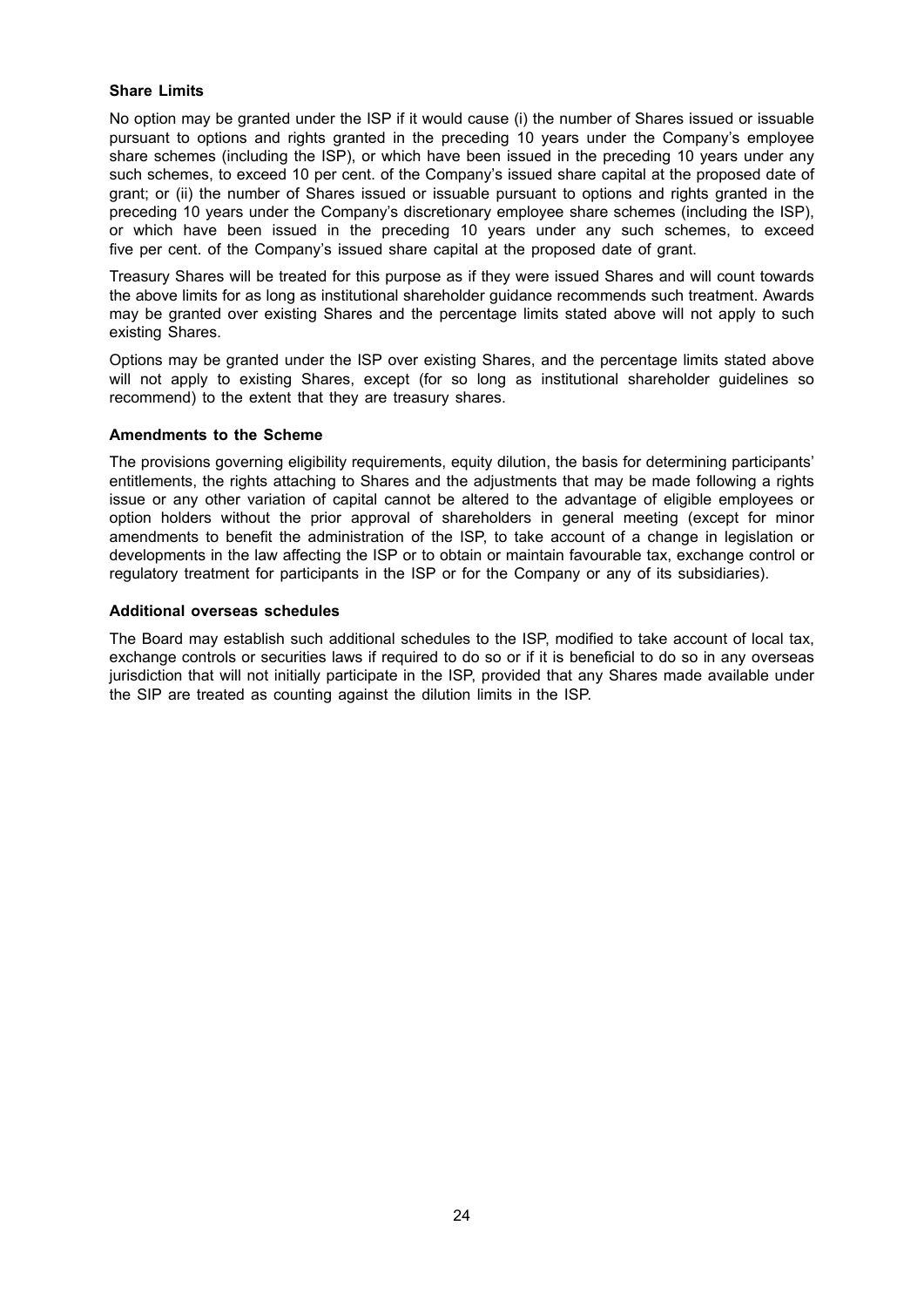# **Summary of the Principal Provisions of the London Stock Exchange Group Restricted Share Award Plan 2018**

# **General**

The London Stock Exchange Group Restricted Share Award Plan 2018 (the *RSAP*) provides for the grant of awards over Shares in the Company. The RSAP will replace the Company's existing restricted share award plan which was adopted by the Board of Directors of the Company on 22 May 2008.

The RSAP is intended primarily to replicate deferred compensation forfeited at previous employers and/or to facilitate the retention of key talent during acquisitions and to align the interests of such employees with those of shareholders by enabling these selected employees to receive an award of Shares that will vest upon expiry of a restricted period (*Award*). Where appropriate such awards may be subject to the achievement of corporate performance measures.

The Awards under the RSAP may take the form of: (a) a nil cost option to acquire Shares (*Option*); (b) a contingent right to receive Shares (*Conditional Award*); or (c) an allocation of Shares which is subject to forfeiture (*Forfeitable Shares*), depending on the jurisdiction in which the employee is located. If a participant is granted Forfeitable Shares, they will enter into an agreement with the Company not to dispose of the Shares until the later of vesting or the end of the Holding Period, and to transfer Shares back to the Company if the Award lapses.

# **Eligibility**

Any employee who has not given or been given notice terminating his employment will be eligible to participate in the RSAP.

Directors will be eligible to participate in the RSAP but it is not intended that Awards will be granted to executive directors under the RSAP save in circumstances where an Award is granted to replace any deferred compensation which an executive director has forfeited by virtue of his or her recruitment by the Company. Any such Awards would be consistent with the shareholder approved remuneration policy and be fully disclosed.

## **Grant of Awards**

Awards may be granted within the period of 42 days starting on: (a) the day on which the RSAP is approved by shareholders; (b) the announcement of the Company's results for any period; or (c) any day on which the Board resolves that exceptional circumstances have arisen which justify the grant of Awards. No Awards may be granted after the tenth anniversary of the RSAP's adoption.

## **Vesting of Awards**

The Board determines the start date and length of the period until the Awards vest (the *Restricted* **Period**) when granting an Award. Where relevant, the Restricted Period will ordinarily mirror that of the previously forfeited deferred compensation. The Board will also determine whether the Award will be subject to any performance conditions and if so what these are. Vesting will normally take place on the day after the end of the Restricted Period subject to the satisfaction of any performance conditions, if they apply.

On the vesting of an Option, the Option shall become exercisable on the day on which the Award vests and a participant shall be deemed to have exercised the Option over all of the Shares in respect of which the Award has vested.

On the vesting of Forfeitable Shares, the irrevocable agreement entered into regarding the transfer of Shares shall cease to have effect in relation to the Shares subject to it and the Shares shall no longer be forfeitable.

On the vesting of a Conditional Award, a participant becomes entitled to receive the Shares to which the Award relates.

Save where a holding period applies, once a participant's Award has vested, and if relevant has been exercised, the relevant number of Shares will be transferred or issued to the participant or their nominee not later than 30 days after any date on which the Award vests. All Shares allotted or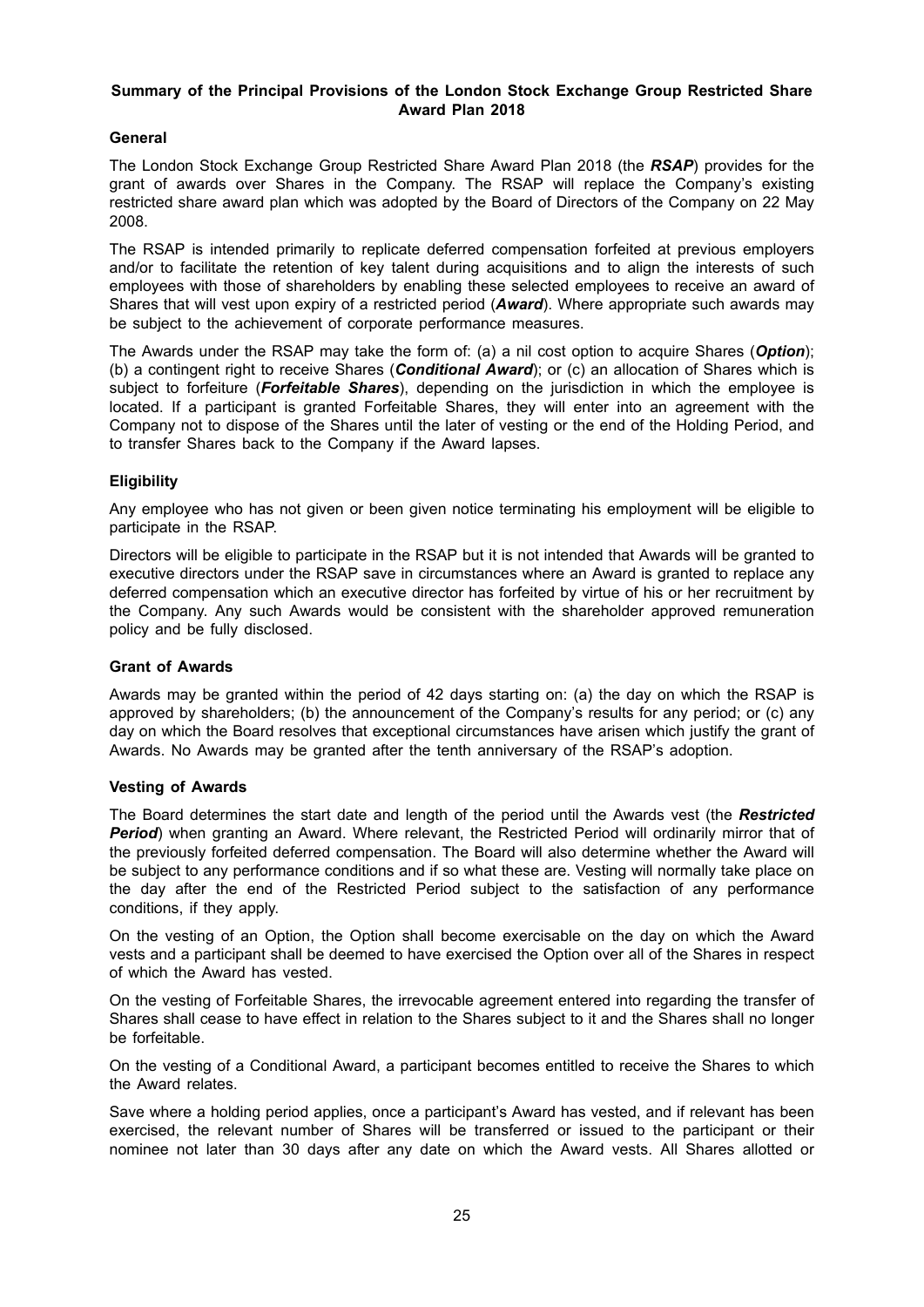transferred under the RSAP will carry the same rights as all other Shares (except for entitlements arising before the date of acquisition by the participant).

## **Holding period**

The Board may determine on or prior to the grant of an Award that a percentage of that Award shall be subject to a holding period (a *Holding Period*). The Holding Period shall apply to the relevant percentage of the post tax number of Shares under the Award. Where a Holding Period applies, the Company shall arrange for a trustee to hold the relevant Shares as bare trustee for the participant during the Holding Period. The participant shall have the rights of a shareholder during the Holding Period (including as to voting and dividends) save that they may not ordinarily transfer, assign or dispose of the Shares which are subject to the Holding Period and that the trustee shall hold any dividends or cash payments receive in respect of any such Shares.

### **Rights of participants**

Awards are not transferable. Shares allotted and issued or transferred under the RSAP will rank *pari passu* with Shares of the same class then in issue (except in respect of entitlements arising prior to the date of allotment). The Company will apply to the UK Listing Authority and the London Stock Exchange for admission to listing and trading of any newly issued Shares. Awards granted under the RSAP are not pensionable.

### **Payment of dividends**

Participants are not entitled to receive dividends during the Restricted Period. If the eligible employee receives an Award in the form of Forfeitable Shares, the eligible employee must before the grant date, enter into an irrevocable agreement with the Company which may require that the Eligible Employee waive dividends and any other rights attaching to the Shares.

## **Cessation of employment**

Awards held by a participant will generally lapse if the participant leaves employment with the Group or gives or receives notice before the vesting date. However, if a participant dies or leaves employment by reason of injury, disability, ill-health, redundancy, transfer of the participant's employing company out of the Group or for any other reason in the Board's discretion (*Good Leaver Reasons*), such Awards shall continue in effect and continue to be subject to the rules of the RSAP and will vest (subject to any performance conditions) at the end of the Restricted Period or on such earlier date as the Board determines. The Board may pro-rate any Awards which vest following death, or termination of employment with the Group for the above reasons to reflect the shorter period from grant until death or termination of employment with the Group. The Board may also reduce the Award on such other basis as it determines is appropriate in those circumstances.

### **Change of control**

If there is a change of control of the Company by way of takeover offer or scheme of arrangement, Awards will vest in full on the date the offer becomes unconditional or the scheme of arrangement is approved by shareholders or sanctioned by the court (as may be determined by the Board). However, the Board may, acting fairly and reasonably, determine at any time before Awards vest that a participant may agree to exchange his Award or that some or all of the Shares under Award shall be automatically exchanged for shares in the acquiring company (with the balance to vest).

### **Plan Limits**

No Award may be granted under the RSAP which would at the time of grant cause the aggregate number of Shares which have been or may be issued pursuant to that Award and other Awards or rights granted in the previous 10 years: (i) under the RSAP and any other discretionary employees' share scheme established by the Company, to exceed 5 per cent. of the ordinary share capital of the Company in issue immediately before that day; and (ii) under the RSAP and any other employees' share scheme established by the Company, to exceed 10 per cent. of the ordinary share capital of the Company in issue immediately before that day.

Treasury Shares will be treated for this purpose as if they were issued Shares and will count towards the above limits for as long as institutional shareholder guidance recommends such treatment. Awards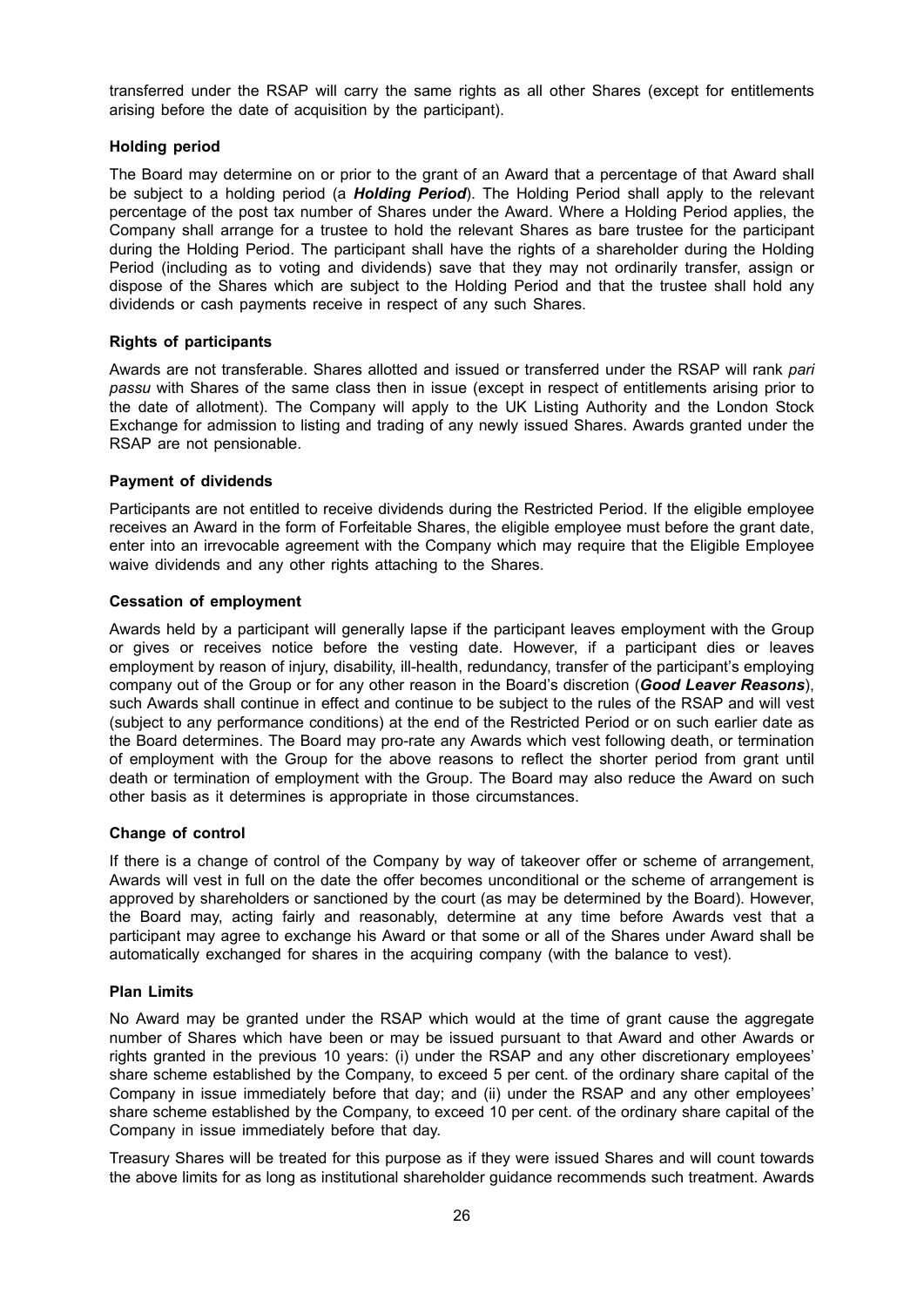may be granted over existing Shares and the percentage limits stated above will not apply to such existing Shares.

## **Rights issues, demergers and variation of capital**

If there is a rights issue, demerger, dividend in specie or any capitalisation issue or sub-division or consolidation of or other variation in the share capital in respect of Shares or the Company, the Board may adjust the number of Shares subject to an Award in such manner as it, in its absolute discretion, thinks fit.

## **Lapse of Awards**

An Award shall lapse and any Forfeitable Shares which are the subject of an Award of which a participant has beneficial ownership shall be forfeited automatically on the earliest of (i) the participant being declared bankrupt, (ii) any transfer, assignment, pledge, exchange, hypothecation or other disposal of the Shares which are the subject of the Award; or (iii) the date of cessation of employment of a participant (whether such cessation is lawful or unlawful) where the participant ceases to be an employee of an entity in the Group save where a participant ceases to be an employee for Good Leaver Reasons (as detailed above).

### **Malus and clawback**

All Awards will be subject to ''malus'' terms which will allow the Board to exercise a discretion to reduce or cancel any portion of an unvested Award in certain circumstances. The Board may also decide at the date of grant that certain Awards will be subject to ''clawback'' terms which will allow the Board to exercise a discretion in certain circumstances to reclaim, or require the repayment of, an Award that has already vested. If any Awards are granted to executive directors they will be subject to both malus and clawback provisions.

The circumstances in which these provisions may apply include, but are not limited to: (i) material misstatement of the results of the Group, (ii) significant reputational damage to the Group; (iii) a material adverse effect on the Group's business opportunities and prospects for sustained performance or profitability; or (iv) negligence, fraud or serious misconduct by the individual. The Board may exercise its discretion to clawback Awards for up to three years after the vesting date or such longer period as the Board may have determined at the date of grant.

### **Amendments**

The provisions governing eligibility requirements, equity dilution, the basis for determining participants' entitlements, the rights attaching to Shares and the adjustments that may be made following a rights issue or any other variation of capital cannot be altered to the advantage of eligible employees or option holders without the prior approval of shareholders in general meeting (except for minor amendments to benefit the administration of the RSAP, to take account of a change in legislation or developments in the law affecting the RSAP or to obtain or maintain favourable tax, exchange control or regulatory treatment for participants in the RSAP or for the Company or any of its subsidiaries).

### **US Appendix**

An appendix has been included to the RSAP to protect the position of US taxpayers, with the intention that Awards become exempt from the requirements of Section 409A of the US Internal Revenue Code of 1986 (as amended), by reason of the short term deferral exception. The amendments introduced in the appendix reduce the period in which participants are able to exercise an Option so that this exception applies.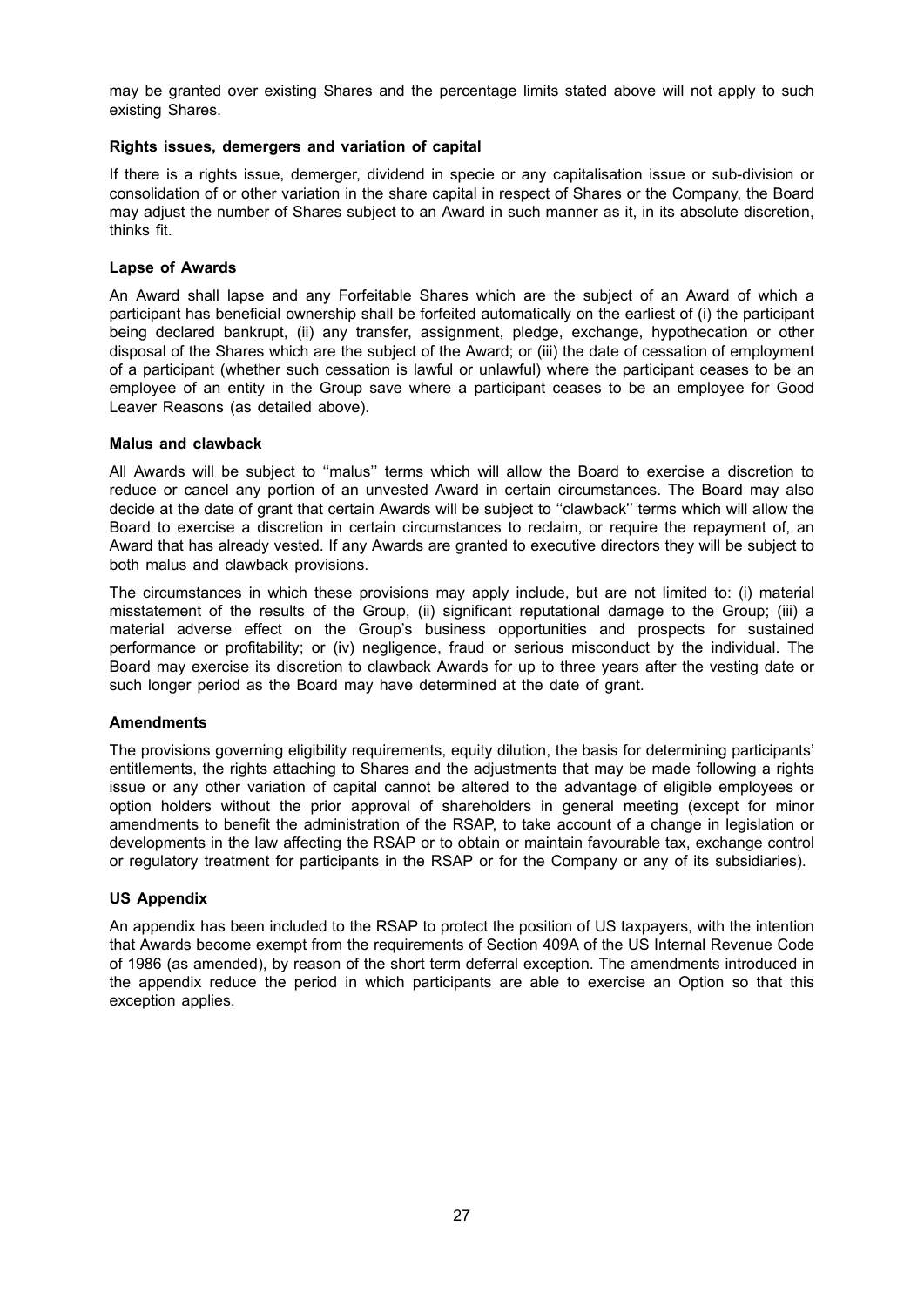# **Summary of the Principal Provisions of the London Stock Exchange Group Share Incentive Plan 2018**

# **General**

As part of our ongoing modernisation and simplification agenda, it is intended that the London Stock Exchange Group Share Incentive Plan 2018 (the *SIP*) will be introduced in due course in the UK and without incremental cost to the Company's all-employee share ownership offering. The flexibility the SIP offers may also allow for stronger alignment with Company performance.

It is intended that the SIP will comply with and be operated within the requirements of Schedule 2 to the Income Tax (Earnings and Pensions) Act 2003 (*Schedule 2*) so that the SIP qualifies as a Schedule 2 share incentive plan under the legislation.

## **Administration**

The SIP will be constituted by a trust deed and rules, the trustee of which (the *Trustee*) will be an independent trustee. The SIP will be administered by the Trustee in accordance with the trust deed and its rules. The Board will operate the SIP. The Board may appoint and remove the Trustee. The SIP will be operated over new issue, treasury or market purchase Shares.

# **Eligible employees**

All United Kingdom resident employees of participating group companies who have been employed for a minimum period (not exceeding the period specified from time to time by HMRC) will be eligible to participate in the SIP.

## **Awards**

If the Board decides to operate the SIP, all eligible employees will be entitled to participate in the SIP on similar terms. The Board can operate the SIP in a number of ways, It can:

- a) make an award of Free Shares; and/or
- b) give eligible employees the opportunity to invest in Partnership Shares; and
- c) make an award of Matching Shares to those eligible employees who have invested in Partnership Shares; and/or
- d) require or allow eligible employees to re-invest dividends paid on their Free Shares, Partnership Shares and/or Matching Shares.

## **Participation**

Employees will be able to participate only if they enter into a contract with the Company and, when the SIP is to operate over Partnership Shares with or without Matching Shares, if they agree to the acquisition of Shares with contributions from their gross salary by the Trustee on their behalf.

## **a) Free Shares**

Eligible employees may be awarded Free Shares worth up to the maximum statutory limit which is currently £3,600 in each tax year. If the Company wishes, the award of Free Shares can be based on the achievement of individual, team, divisional or corporate performance measures which must be fair and objective. Otherwise Free Shares must be awarded to eligible employees on the same terms, although awards can vary by reference to remuneration, length of service or hours worked. Free Shares must be held by the Trustee for a holding period of up to five years. Free Shares may be forfeited in certain circumstances within a period to be determined by the Board of not more than three years if a participant ceases to be employed by the Group within a period to be determined by the Board of not more than three years.

## **b) Partnership Shares**

Eligible employees may purchase Partnership Shares worth up to the maximum statutory limit which is currently £1,800 in any tax year using money deducted from their gross salary in one or more lump sums not exceeding 10 per cent. of salary in any year. Partnership Shares may be withdrawn from the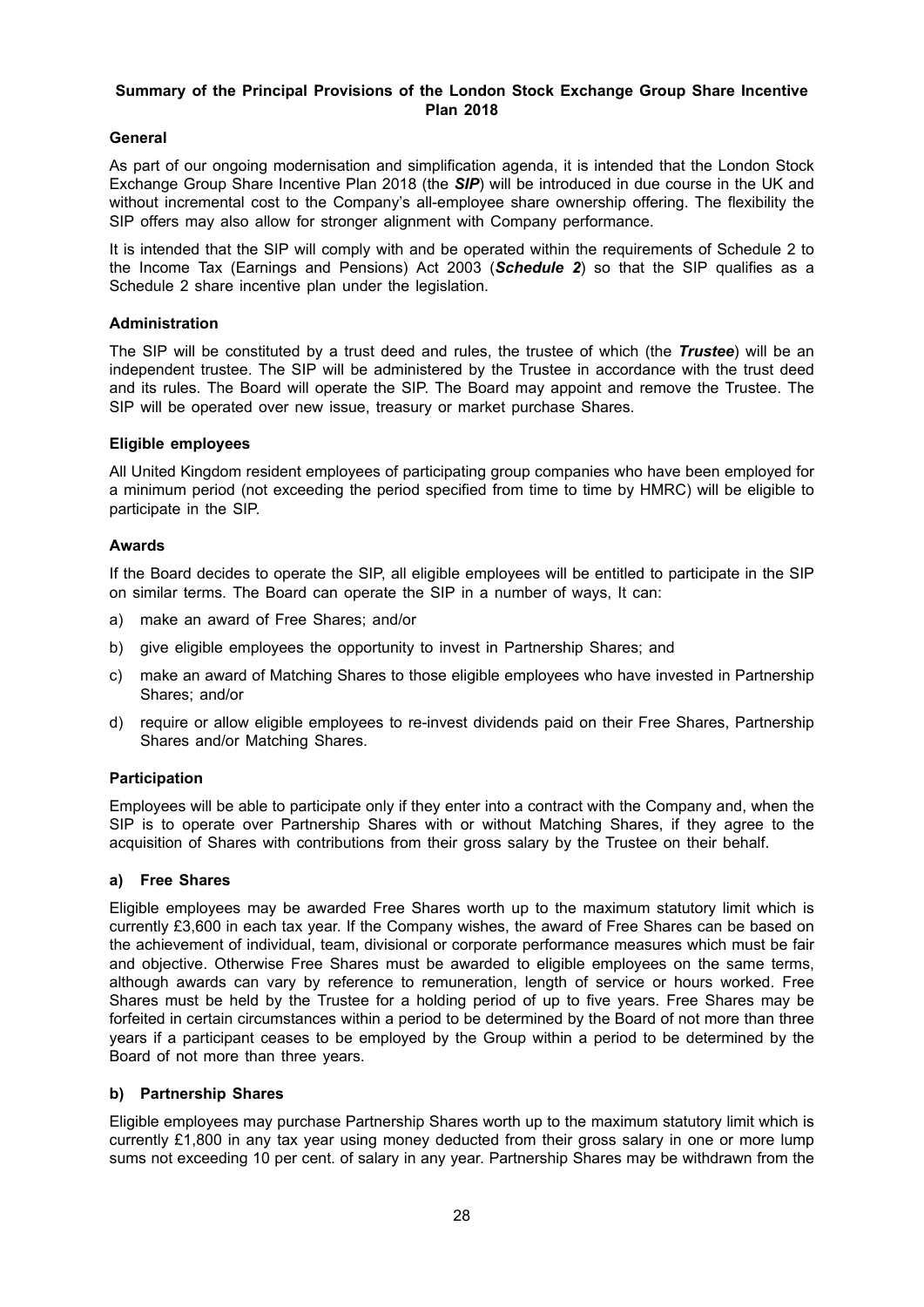SIP at any time and will not be subject to forfeiture. The Board may permit eligible employees to instruct the SIP Trustee to buy on their behalf:

- Partnership Shares out of deductions from their gross salary accumulated for up to a 12 month period (accumulation period); or
- Partnership Shares monthly (or at other intervals) out of their gross salary.

### **c) Matching Shares**

The Board may permit the Trustee to award up to two Matching Shares for each Partnership Share purchased. Matching Shares must be held by the Trustee for a holding period of up to five years, to be determined by the Board. Matching Shares may be forfeited in certain circumstances if a participant ceases to be employed by the Group or the participant chooses to withdraw his or her Partnership Shares from the SIP within a period to be determined by the Board of not more than three years.

### **d) Dividend Shares**

The Board may permit dividends received on Shares held in the SIP to be reinvested in additional Shares (*Dividend Shares*). The Dividend Shares will not be subject to forfeiture and must be held for a minimum of three years before they can be sold.

### **Tax benefits**

If participants keep their Free, Partnership and Matching Shares in the SIP for five years (three years for Dividend Shares), there will be no income tax or National Insurance contributions to pay. If participants cease to be employed because of injury, disability, redundancy, if the business in which or company by which they are employed is sold out of the Group or if there is a change in control of the Company which falls within the relevant legislation, there will be no income tax or National Insurance contributions to pay. In other circumstances, participants will be liable to pay income tax and National Insurance contributions. The amount on which a participant will pay tax will depend on how long their Free, Partnership and Matching Shares have been held and depends on the terms of the SIP. If Dividend Shares are withdrawn from the SIP before the third anniversary of their acquisition, the participant may be liable to income tax in respect of the cash value of the original dividend.

No capital gains tax will be payable while the Shares are held in the SIP.

### **Operation**

In each year that the Board decides to operate the SIP over Free or Matching Shares, participating group companies will provide the Trustee with funds to enable the Trustee to buy Shares in the market or to buy new issue or treasury shares from the Company by subscription to be appropriated as Free Shares and/or Matching Shares to eligible employees who agree to participate in the SIP. The funds made available, and the amount available for each individual employee, may be determined by reference to any objective performance criteria adopted by the Board. If the SIP is operated in any year, funds will be allocated to the Trustee, and Free Shares and/or Matching Shares will be appropriated to eligible employees, subject to the limits referred to below.

## **Individual limits**

The maximum value of Shares which may be received by an employee under the SIP under Schedule 2 is:

- a) Free Shares: currently £3,600 per tax year;
- b) Partnership Shares: currently £150 per month or £1,800 per annum (and a maximum of 10% of salary);
- c) Matching Shares: two shares for each Partnership Share.

There is no limit under Schedule 2 on the number of Dividend Shares which may be purchased on behalf of participants.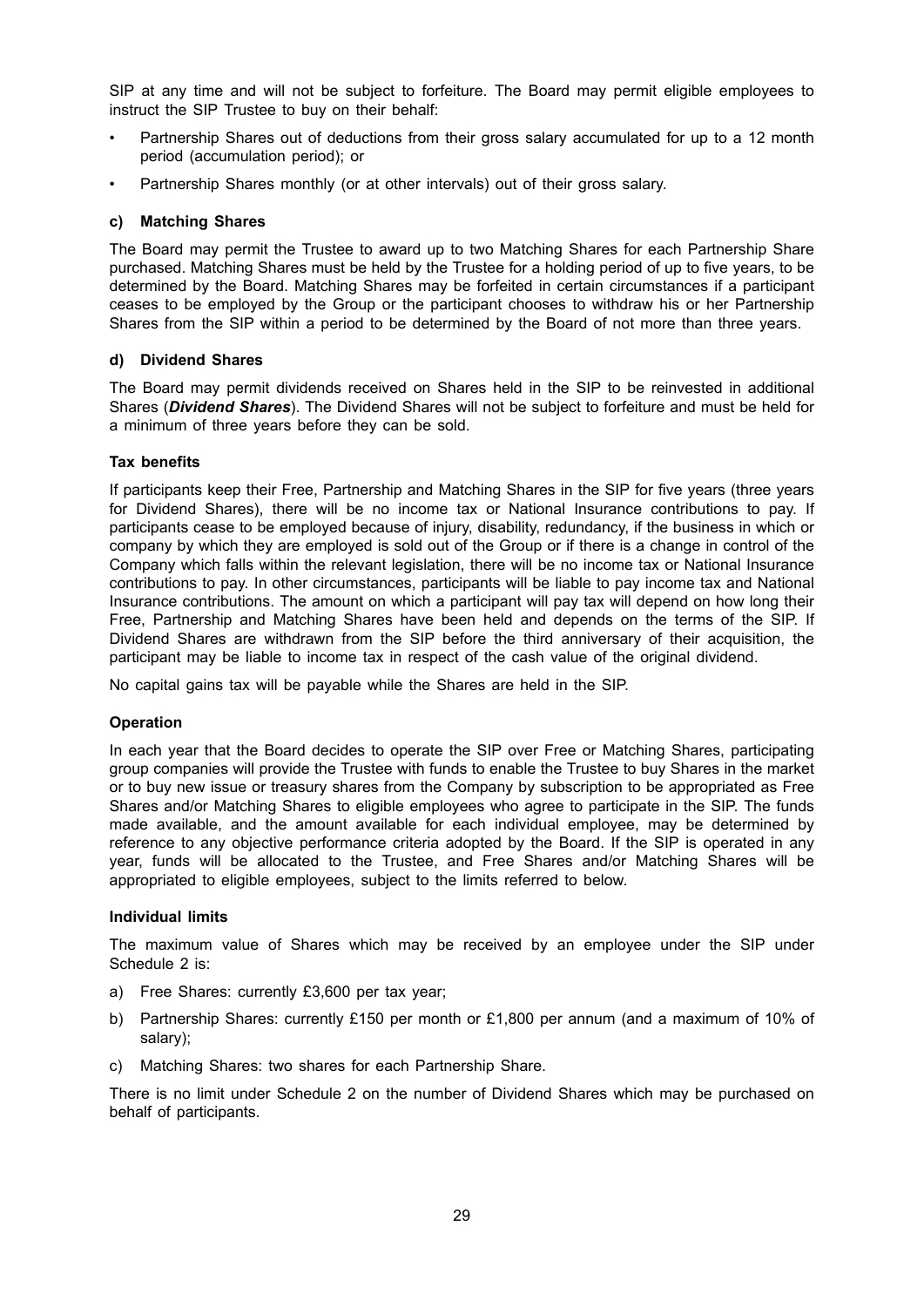## **Limits**

No option may be granted under the SIP if it would cause the number of Shares issued or issuable pursuant to options and rights granted in the preceding 10 years under the Company's employee share schemes (including the SIP), or which have been issued in the preceding 10 years under any such schemes, to exceed 10 per cent. of the Company's issued share capital at the proposed date of grant.

Treasury Shares will be treated for this purpose as if they were issued Shares and will count towards the above limits for as long as institutional shareholder guidance recommends such treatment. Awards may be granted over existing Shares and the percentage limits stated above will not apply to such existing Shares.

Options may be granted under the SIP over existing Shares, and the percentage limits stated above will not apply to existing Shares, except (for so long as institutional shareholder guidelines so recommend) to the extent that they are treasury shares.

### **Dividends and voting rights**

Participants are the beneficial owners of the Shares held by the Trustee on their behalf. All dividends and other distributions received in respect of the Shares will be passed on to participants by the Trustee as soon as practicable after receipt unless the Board decides to permit their reinvestment in Dividend Shares. The Trustee will vote in accordance with the wishes of the participants if participants have given the Trustee prior voting directions in writing.

### **Takeovers and variations of the Company's share capital**

If a general offer is made to shareholders of the Company or there is a scheme of arrangement or a rights or capitalisation issue or other variation of the Company's share capital, participants will be able to instruct the Trustee how to act or vote on their behalf.

## **Amendments to the SIP**

The Board and the Trustee may amend the SIP at any time in any respect except that no amendment may be made which would affect the status of the SIP as a Schedule 2 share incentive plan. The provisions of the trust deed and rules of the SIP relating to eligibility, limits on the overall number of Shares available under the SIP, the basis for determining an eligible employee's participation and adjustments for a variation of the Company's share capital and amendment of the SIP may not, however, be amended to the advantage of existing or future participants without the prior approval of the Company in general meeting except that the Board and the Trustee may:

- a) make any amendments necessary to secure and maintain the status of the SIP as a Schedule 2 share incentive plan or to obtain or maintain favourable taxation, exchange control or regulatory treatment of the Company, any of its subsidiaries or any participant; or
- b) make minor amendments to benefit or facilitate the administration of the SIP.

No amendment may be made to the SIP which would affect the beneficial interests of participants in Shares held by the Trustee on their behalf.

### **Benefits not pensionable**

Benefits under the SIP will not be pensionable.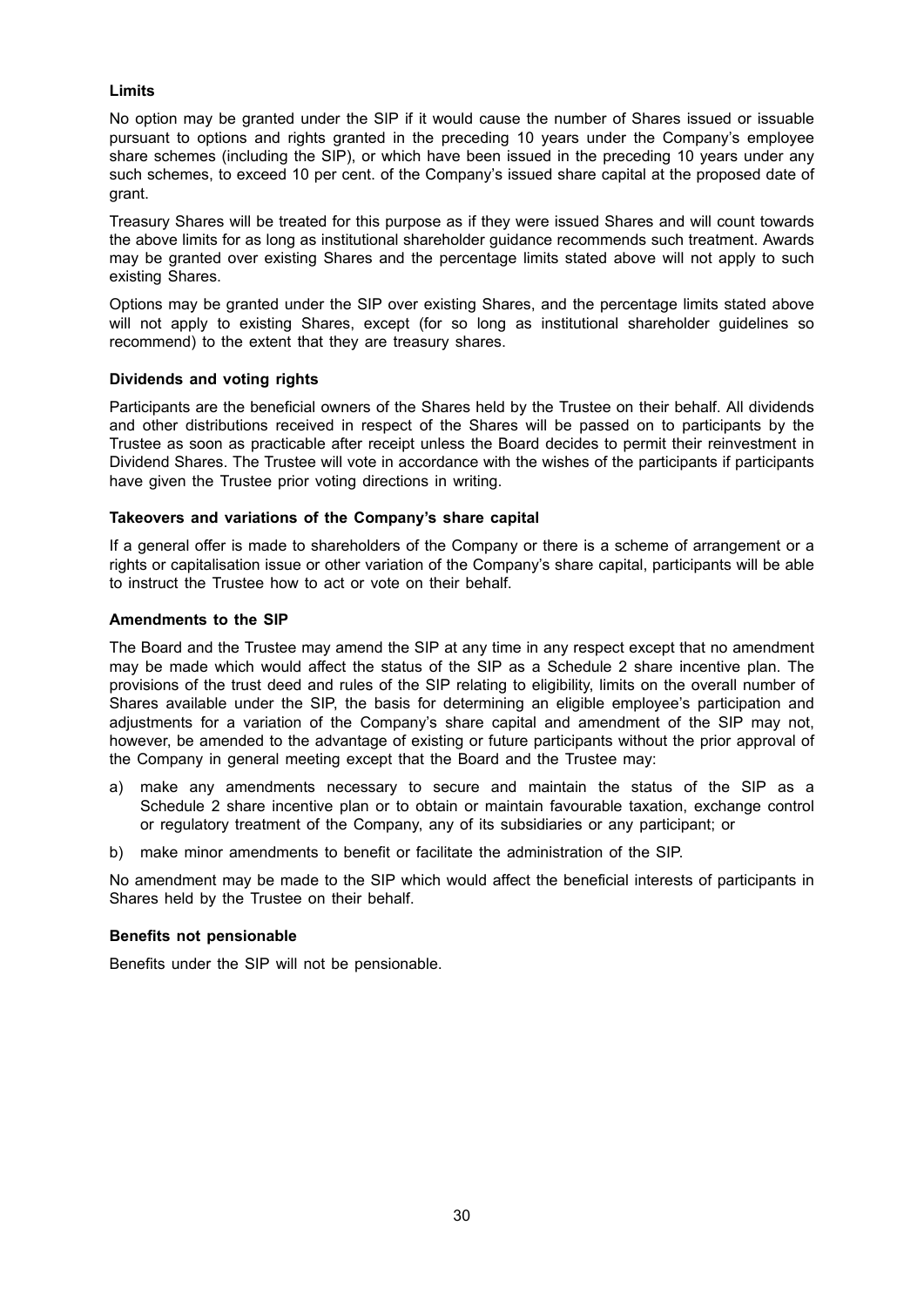# **Summary of the Principal Provisions of the London Stock Exchange Group International Share Incentive Plan 2018**

# **General**

The London Stock Exchange Group International Share Incentive Plan 2018 (the *International SIP*) will be used to provide a comparable opportunity to our UK and International Sharesave plans by providing an all-employee offering in jurisdictions selected by the Company as the Company's footprint extends through acquisition and increased global reach.

The International SIP, which is intended to reflect the principles of the SIP, will allow the Company to make awards over shares in the Company to employees who are not employed in the UK. The International SIP may not however be a tax-favoured plan in the countries in which it is operated.

## **Eligible employees**

All employees of participating group companies who have been employed for a minimum period (not exceeding eighteen months) will be eligible to be invited to participate in the International SIP.

## **Awards and Partnership Shares**

The Board can operate the International SIP in a number of ways. It can:

- a) make a Free Award; and/or
- b) give eligible employees the opportunity to acquire "Partnership Shares" in order to qualify to be granted Matching Awards; and
- c) make a Matching Award to those eligible employees who have acquired Partnership Shares.

Free Awards and Matching Awards are known as *Awards.* Awards may take the form of a conditional right to acquire Shares or an option to acquire such Shares. If an Award takes the form of an option, the Board shall determine the option price (if any) on grant. The option price may be waived or reduced prior to vesting.

### **Participation**

## **a) Free Awards**

Eligible employees may be awarded Free Awards with a market value on grant of up to £3,600 (or local currency equivalent) in each tax year, which reflects the current maximum statutory limit under the SIP. If the Company wishes, a Free Award may be made subject to performance conditions.

## **b) Partnership Shares**

In each tax year participants may be invited to acquire Partnership Shares with a market value up to the foreign currency equivalent of the greater of £1,800 or 10 per cent. of the total taxable earnings of the participant in that year. The Board will determine the manner in which Partnership Shares will be acquired (which may include by way of deduction from a participant's salary), and the manner in which Partnership Shares will be held (which may by a nominee or employee benefit trust or otherwise). Partnership Shares may be transferred or sold but this may cause any associated Matching Award to lapse. Dividends are payable on Partnership Shares but the Board can require a participant to use any dividends to acquire further Partnership Shares.

## **c) Matching Awards**

The Board may make a Matching Award, granted by reference to the number of Partnership Shares acquired by a participant. If the Company wishes, the Matching Award may be made subject to performance conditions. The Board shall determine the number of Shares over which a Matching Award shall be granted relative to the number of Partnership Shares, which shall not exceed two Shares per Partnership Share. Matching Awards will normally lapse on the day that a participant transfers, charges or otherwise disposes of the Partnership Shares to which the Matching Award relates, but only pro-rata to the number of Partnership Shares which are transferred, charged or otherwise disposed of.

## **Vesting and satisfaction of Awards**

Awards will normally vest three years after grant to the extent any performance conditions have been satisfied. Awards will normally vest on cessation of employment if a participant ceases to be employed because of death, injury, disability, redundancy, the business in which, or company by which, they are employed being sold out of the Group or for any other reason if the Board so decides. However, the